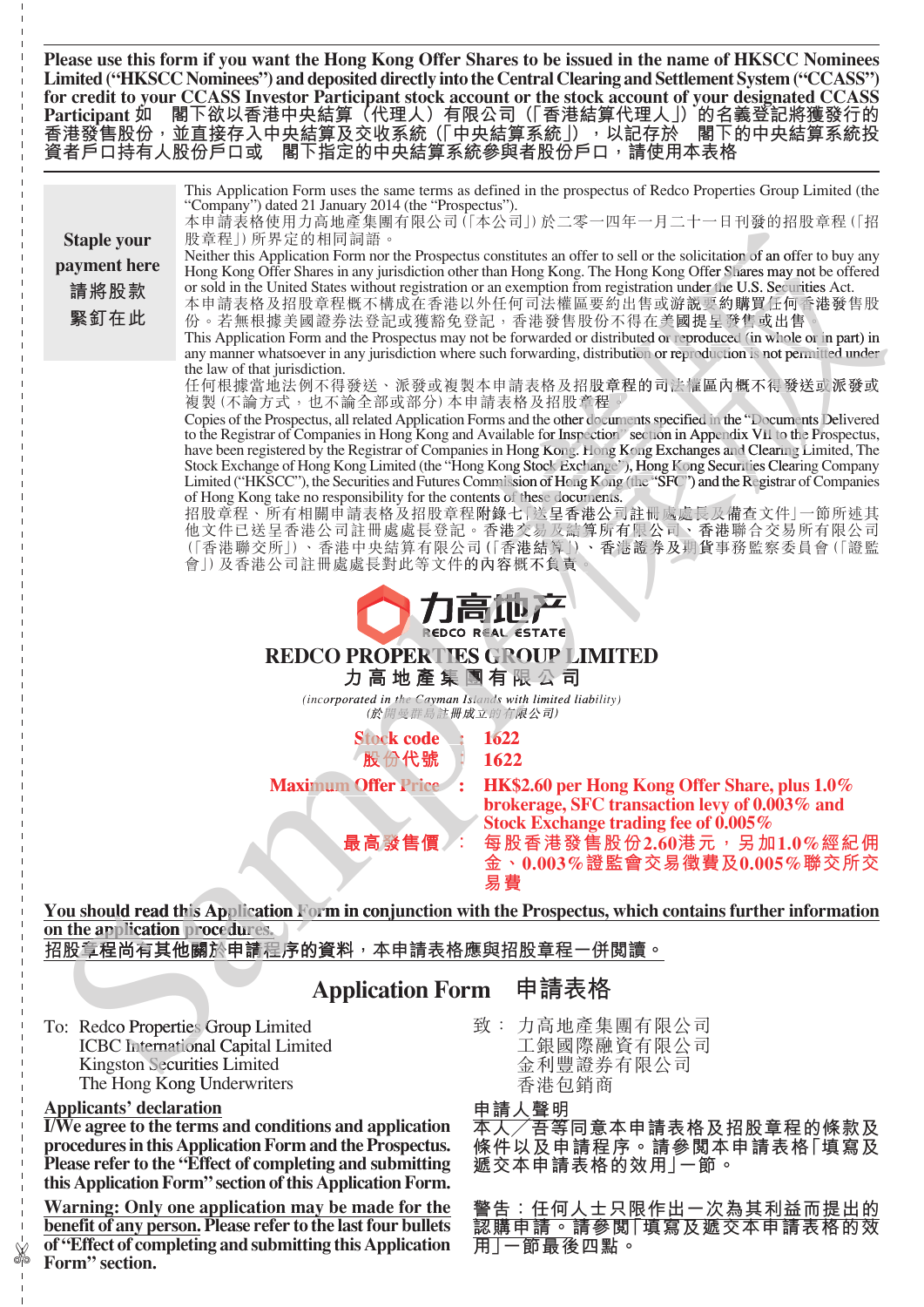**Please use this form if you want the Hong Kong Offer Shares to be issued in the name of HKSCC Nominees Limited ("HKSCC Nominees") and deposited directly into the Central Clearing and Settlement System ("CCASS") for credit to your CCASS Investor Participant stock account or the stock account of your designated CCASS Participant 如 閣下欲以香港中央結算(代理人)有限公司(「香港結算代理人」)的名義登記將獲發行的 香港發售股份,並直接存入中央結算及交收系統(「中央結算系統」),以記存於 閣下的中央結算系統投 資者戶口持有人股份戶口或 閣下指定的中央結算系統參與者股份戶口,請使用本表格**

| Signed by (all) applicant(s) (all joint applicants must sign):                                                                                                                                                                                                                   | For Broker use 此欄供經紀填寫<br>Lodged by 遞交申請的經紀                                                                                                                                                              |
|----------------------------------------------------------------------------------------------------------------------------------------------------------------------------------------------------------------------------------------------------------------------------------|----------------------------------------------------------------------------------------------------------------------------------------------------------------------------------------------------------|
| 由(所有)申請人簽署(所有聯名申請人必須簽署):                                                                                                                                                                                                                                                         | Broker No. 經紀號碼<br>Broker's Chop 經紀印章                                                                                                                                                                    |
| Number of Hong Kong Offer Shares applied for (not more than<br>20,000,000 shares)<br>申請香港發售股份數目 (不超過20,000,000股股份)                                                                                                                                                               | Cheque/banker's cashier order number 文票/銀行本票號碼                                                                                                                                                           |
|                                                                                                                                                                                                                                                                                  | Name of bank on which cheque/Banker's cashier order is drawn                                                                                                                                             |
| Total amount 總額                                                                                                                                                                                                                                                                  | (see "How to make your application" section) 支票/銀行本票<br>的付款銀行名稱 (見 「申請手續」一節)                                                                                                                             |
| 港元<br>HK\$                                                                                                                                                                                                                                                                       |                                                                                                                                                                                                          |
| Name in English 英文姓名/名稱                                                                                                                                                                                                                                                          |                                                                                                                                                                                                          |
| Family name or company name 姓氏或公司名稱                                                                                                                                                                                                                                              | Forename(s) 名字                                                                                                                                                                                           |
| Name in Chinese 中文姓名/名稱                                                                                                                                                                                                                                                          |                                                                                                                                                                                                          |
| Family name or company name 姓氏或公司名稱                                                                                                                                                                                                                                              | Forename(s) 名字                                                                                                                                                                                           |
| Occupation in English 職業 (以英文填寫)                                                                                                                                                                                                                                                 | Hong Kong Identity Card No./Passport No./Hong Kong Business<br>Registration No.* (Please delete as appropriate) 香港身份證號碼<br>護照號碼/香港商業登記號碼 * (請刪除不適用者)                                                     |
| Names of all other joint applicants in English (if any)<br>所有其他聯名申請人的英文姓名/名稱(如有)<br>1)<br>2)<br>3)                                                                                                                                                                               | Hong Kong Identity Card No./Passport No./Hong Kong Business<br>Registration No. of all other joint applicants*(Please delete as appropriate) 所有其他聯名申請人的香港身份證號碼/護照號碼/<br>香港商業登記號碼 * (請刪除不適用者)<br>1)<br>2) |
| only) 香港地址(以英文填寫)及電話號碼(聯名申請人只須填寫排名首位申請人的地址及電話號碼)                                                                                                                                                                                                                                 | 3)<br>Hong Kong address in English and telephone no. (joint applicants should give the address and the telephone number of first-named applicant                                                         |
|                                                                                                                                                                                                                                                                                  |                                                                                                                                                                                                          |
|                                                                                                                                                                                                                                                                                  | Telephone No. 電話號碼                                                                                                                                                                                       |
| For Norminees: You will be treated as applying for your own benefit if you do<br>not complete this section. Please provide an account number or identification<br>code for each (joint) beneficial owner. 由代名人遞交:代名人若不填<br>寫本節,是項認購申請將視作為 閣下本身利益提出。請填寫每<br>名(聯名)實益擁有人的賬戶號碼或識別編碼。 | <b>THIS BOX MUST BE DULY COMPLETED</b><br>必須填妥此欄<br>Participant I.D. of the CCASS Investor Participant or designated<br>CCASS Participant 中央結算系統投資者戶口持有人或指定的中央<br>結算系統參與者的參與者編號                          |
| ADDRESS LABEL 地址標貼 (Your name(s) and address in Hong<br>Kong in BLOCK letters 請用英文正楷填寫姓名/名稱及香港地<br>址)                                                                                                                                                                            | For designated CCASS Participant or Corporate CCASS Investor<br>Participant, please also affix the company chop bearing its company name<br>指定的中央結算系統參與者或中央結算系統公司投資者戶口持有<br>人,請加蓋顯示公司名稱的公司印鑑             |
| For Internal use<br>此欄供內部使用                                                                                                                                                                                                                                                      | (See paragraph 2 in the section "How to make your application") (請參<br>閲「申請手續」一節第2段)                                                                                                                     |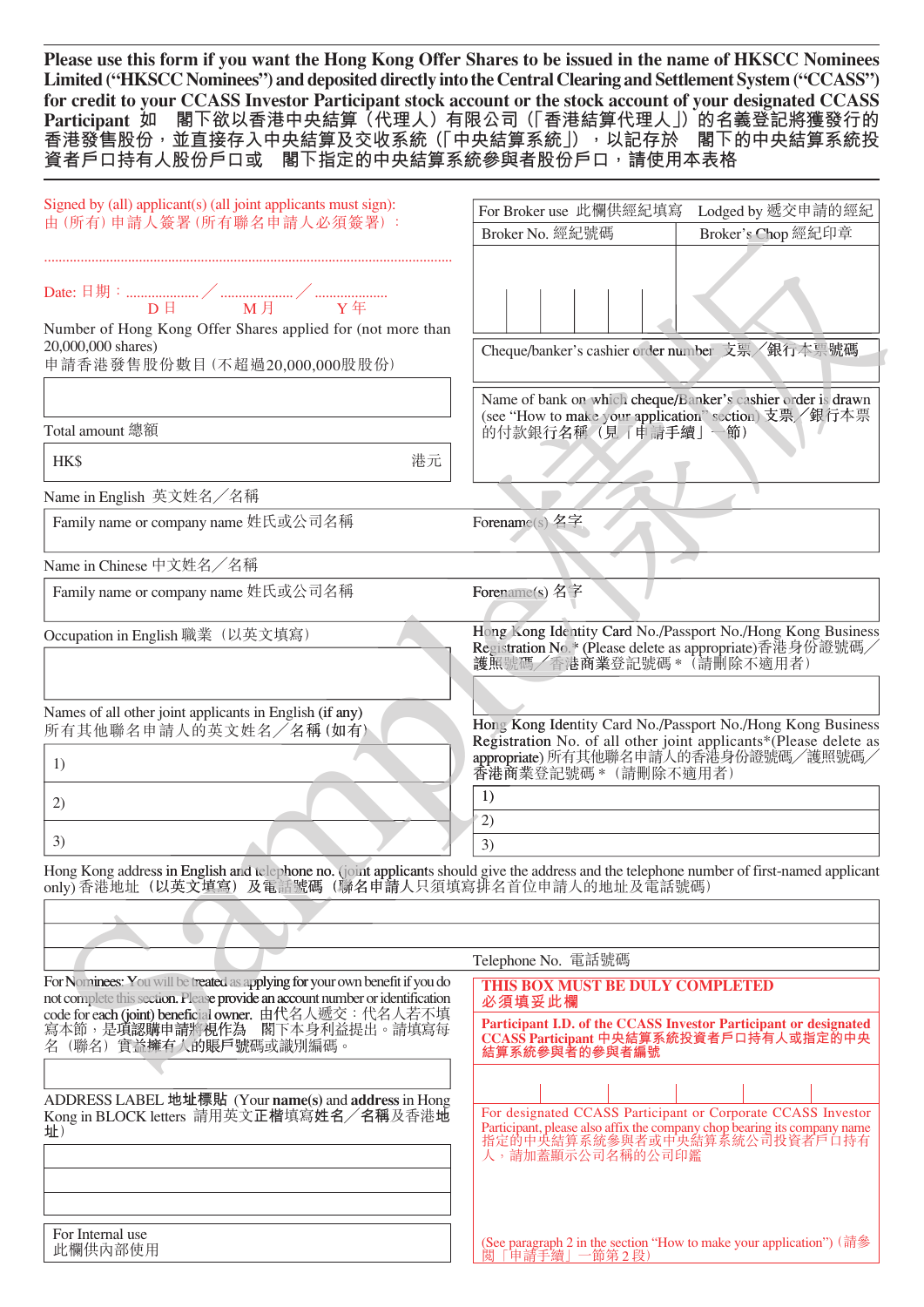**Please use this form if you want the Hong Kong Offer Shares to be issued in the name of HKSCC Nominees Limited ("HKSCC Nominees") and deposited directly into the Central Clearing and Settlement System ("CCASS") for credit to your CCASS Investor Participant stock account or the stock account of your designated CCASS Participant 如 閣下欲以香港中央結算(代理人)有限公司(「香港結算代理人」) 的名義登記將獲發行的<br>香港發售股份<sup>,</sup>並直接存入中央結算及交收系統(「中央結算系統」) ,以記存於 閣下的中央結算系統投** 香港發售股份,並直接存入中央結算及交收系統(「中央結算系統」),以記存於 **資者戶口持有人股份戶口或 閣下指定的中央結算系統參與者股份戶口,請使用本表格**

- \* (1) If you are a CCASS Investor Participant, only a Hong Kong Identity Card number (if you are an individual) or a Hong Kong Business Registration number (if you are a body corporate) will be accepted for this application, please see paragraph 2 under the section "How to make your application". 如 閣下為中央結算系統投資者戶口持有人,是項申請僅接納香港身份證號碼(如屬個別人士) 或香港商業登記號碼(如屬法人團體);請參閱「申請手續」一節第2段。
- (2) If you are applying through a designated CCASS Participant (other than a CCASS Investor Participant): For an individual, you must provide your Hong Kong Identity Card number or passport number. If you hold a Hong Kong Identity Card, please provide that number. If you do not hold a Hong Kong Identity Card, please provide your passport number. For a body corporate, please provide your Hong Kong Business Registration number. 如 閣下透過中央結算系統投資者戶口持有人以外的指定中央結算系統參與者提出申請:如屬 個別人士,必須填寫 閣下的香港身份證號碼或護照號碼(持有香港身份證者請填寫香港身份證 Kong dentity Card number (if you are an individual) of a<br>body corporate) will be accepted for this application, please<br>pplication".<br>是項申請僅接納香港身份證號碼 (如屬個別人士)<br>[申請手續]一節第2段<br>cipant (other than a CCASS Investor Participant): Fo

號碼,否則請填寫護照號碼);如屬法人團體,請填寫香港商業登記號碼。

(3) Part of the Hong Kong Identity Card number/passport number of you or, for joint applicants, the first-named applicant may be printed on your refund cheque (if any). Such data will be used for checking the validity of Application Form and such data would also be transferred to a third party for such purpose and refund purpose. Your banker may require verification of your Hong Kong Identity Card number/passport number before you can cash your refund cheque. ) Part of the Hong Kong Identity Card number/passport number of you<br>
applicant may be printed on your refund cheque (if any). Such data<br>
Application Form and such data would also be transferred to a third par<br>
Your banke

退款支票 (如有) 上或會印有 | 閣下或 (如屬聯名申請人) 排名首位申請人的香港身份證號碼/護 照號碼的一部分。有關資料將用於核實申請表格的有效性,亦會轉交第三方作資料核實和退 款。銀行兑現退款支票前或會要求查證閣下的香港身份證號碼/護照號碼。

- (4) If an application is made by an unlisted company and:
	- If an application is made by an unlisted company and:<br>
	 the principal business of that company is dealing in securities; and
	- you exercise statutory control over that company, e

then the application will be treated as being made for your benefit.

倘若申請人是一家非上市公司,而:

- 該公司主要從事證券買賣業務;及
- 閣下對該公司可行使法定控制權,

是項申請將視作為 閣下的利益提出。

(5) All joint applicants must give (if they are individuals) their Hong Kong Identity Card numbers, or (if they are ) must bodies corporate) their Hong Kong Business Registration numbers. 所有聯名申請人必須提供(如屬個別人士)其香港身份證號碼,或(如屬法人團體)其香港商業登 記號碼。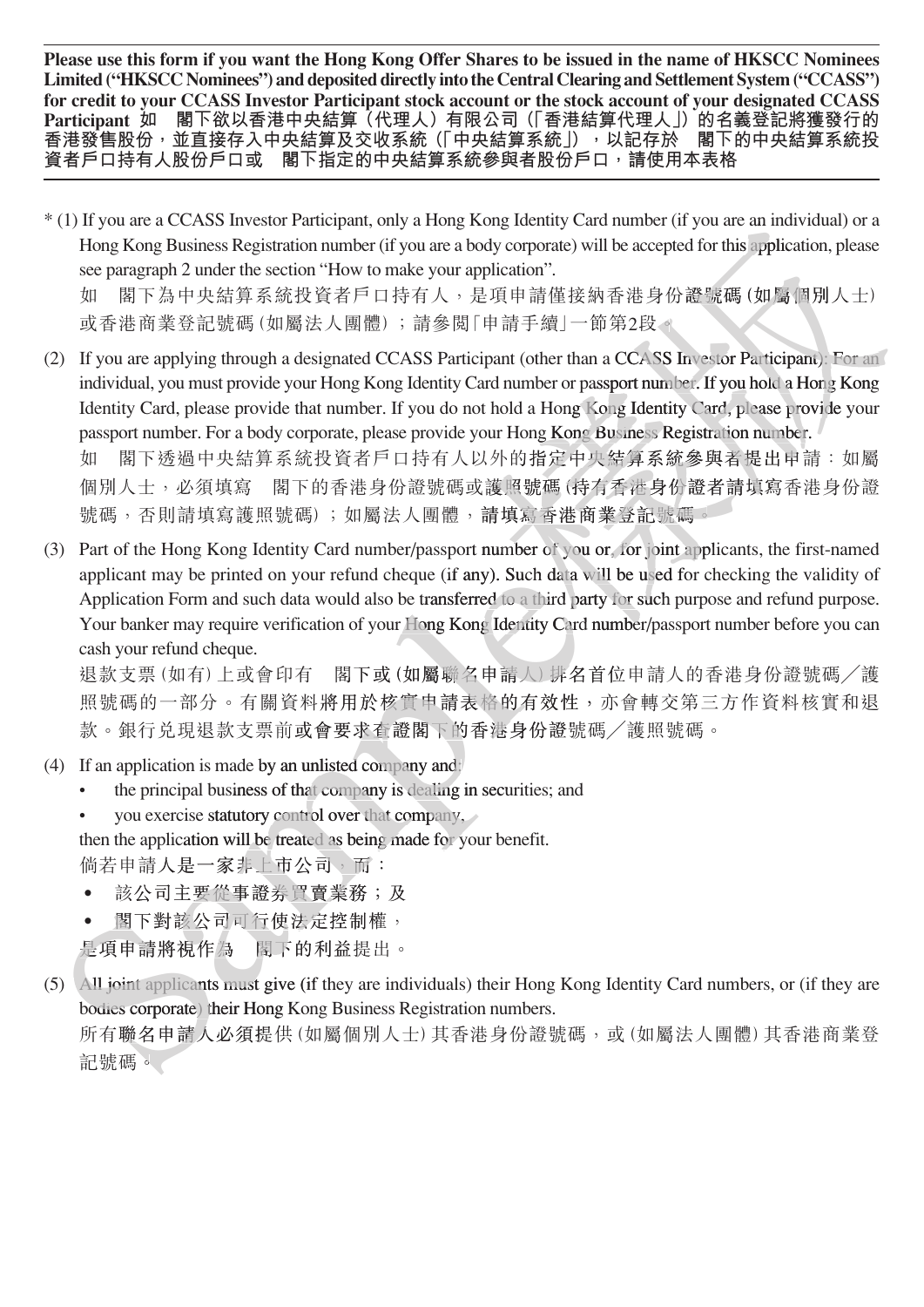This page is intentionally left blank This page is Intentionally left blank<br>此乃白頁 特意留空<br>-樣版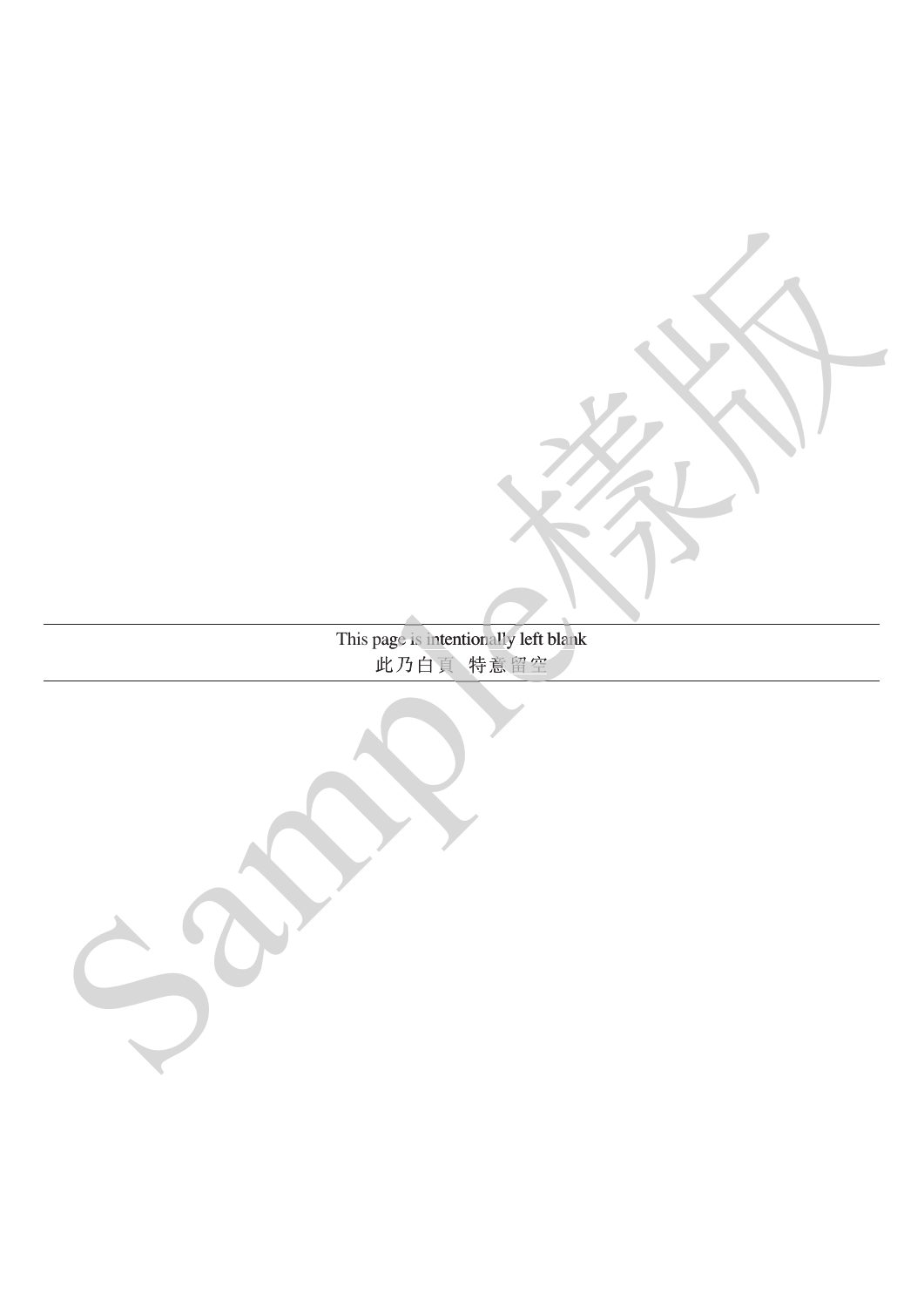**Please use this form if you want the Hong Kong Offer Shares to be issued in the name of HKSCC Nominees Limited ("HKSCC Nominees") and deposited directly into the Central Clearing and Settlement System ("CCASS") for credit to your CCASS Investor Participant stock account or the stock account of your designated CCASS Participant**

### **How to make your application**

1. Use the table below to calculate how much you must pay. Your application must be for a minimum of 2,000 Hong Kong Offer Shares and in one of the numbers set out in the table, or your application will be rejected.

|                                                                                                                                                                                                                                                                                                                                                                                                                |                                                                    |                                                           | NUMBER OF HONG KONG OFFER SHARES THAT MAY BE APPLIED FOR AND PAYMENTS |                                                           |                                          |
|----------------------------------------------------------------------------------------------------------------------------------------------------------------------------------------------------------------------------------------------------------------------------------------------------------------------------------------------------------------------------------------------------------------|--------------------------------------------------------------------|-----------------------------------------------------------|-----------------------------------------------------------------------|-----------------------------------------------------------|------------------------------------------|
| Number of<br><b>Hong Kong Offer</b><br>Shares applied for                                                                                                                                                                                                                                                                                                                                                      | Amount payable<br>on application<br>HK\$                           | Number of<br><b>Hong Kong Offer</b><br>Shares applied for | Amount payable<br>on application<br>HK\$                              | Number of<br><b>Hong Kong Offer</b><br>Shares applied for | Amount payable<br>on application<br>HK\$ |
| 2,000                                                                                                                                                                                                                                                                                                                                                                                                          | 5,252.42                                                           | 90,000                                                    | 236,358.72                                                            | 2,000,000                                                 | 5,252,416.00                             |
| 4,000                                                                                                                                                                                                                                                                                                                                                                                                          | 10,504.83                                                          | 100,000                                                   | 262,620.80                                                            | 2,500,000                                                 | 6,565,520.00                             |
| 6,000                                                                                                                                                                                                                                                                                                                                                                                                          | 15,757.25                                                          | 150,000                                                   | 393,931.20                                                            | 3,000,000                                                 | 7,878,624.00                             |
| 8,000                                                                                                                                                                                                                                                                                                                                                                                                          | 21,009.66                                                          | 200,000                                                   | 525,241.60                                                            | 3,500,000                                                 | 9, 191, 728.00                           |
| 10,000                                                                                                                                                                                                                                                                                                                                                                                                         | 26,262.08                                                          | 250,000                                                   | 656,552.00                                                            | 4,000,000                                                 | 10,504,832.00                            |
| 12,000                                                                                                                                                                                                                                                                                                                                                                                                         | 31,514.50                                                          | 300,000                                                   | 787,862.40                                                            | 4,500,000                                                 | 11,817,936.00                            |
| 14,000                                                                                                                                                                                                                                                                                                                                                                                                         | 36,766.91                                                          | 350,000                                                   | 919,172.80                                                            | 5,000,000                                                 | 13,131,040.00                            |
| 16,000                                                                                                                                                                                                                                                                                                                                                                                                         | 42,019.33                                                          | 400,000                                                   | 1,050,483.20                                                          | 6,000,000                                                 | 15,757,248.00                            |
| 18,000                                                                                                                                                                                                                                                                                                                                                                                                         | 47,271.74                                                          | 450,000                                                   | 1,181,793.60                                                          | 7,000,000                                                 | 18,383,456.00                            |
| 20,000                                                                                                                                                                                                                                                                                                                                                                                                         | 52,524.16                                                          | 500,000                                                   | 1,313,104.00                                                          | 8,000,000                                                 | 21,009,664.00                            |
| 30,000                                                                                                                                                                                                                                                                                                                                                                                                         | 78,786.24                                                          | 600,000                                                   | 1,575,724.80                                                          | 9,000,000                                                 | 23,635,872.00                            |
| 40,000                                                                                                                                                                                                                                                                                                                                                                                                         | 105,048.32                                                         | 700,000                                                   | 1,838,345.60                                                          | 10,000,000                                                | 26,262,080.00                            |
| 50,000                                                                                                                                                                                                                                                                                                                                                                                                         | 131,310.40                                                         | 800,000                                                   | 2,100,966.40                                                          | 15,000,000                                                | 39,393,120.00                            |
| 60,000                                                                                                                                                                                                                                                                                                                                                                                                         | 157,572.48                                                         | 900,000                                                   | 2,363,587.20                                                          | $20,000,000^{(1)}$                                        | 52,524,160.00                            |
| 70,000                                                                                                                                                                                                                                                                                                                                                                                                         | 183,834.56                                                         | 1,000,000                                                 | 2,626,208.00                                                          |                                                           |                                          |
| 80,000                                                                                                                                                                                                                                                                                                                                                                                                         | 210,096.64                                                         | 1,500,000                                                 | 3,939,312.00                                                          |                                                           |                                          |
| <sup>(1)</sup> Maximum number of Hong Kong Offer Shares you may apply for.<br>You, as the applicant(s), must complete the form in English as indicated below and sign on the first page of the Application<br>2.<br>Form. Only written signatures will be accepted (and not by way of personal chop).<br>If you are applying through a designated CCASS Participant (other than a CCASS investor participant): |                                                                    |                                                           |                                                                       |                                                           |                                          |
| the designated CCASS Participant must endorse the form with its company chop (bearing its company name) and insert<br>its participant I.D. in the appropriate box.                                                                                                                                                                                                                                             |                                                                    |                                                           |                                                                       |                                                           |                                          |
| If you are applying as an individual CCASS Investor Participant:                                                                                                                                                                                                                                                                                                                                               |                                                                    |                                                           |                                                                       |                                                           |                                          |
| the form must contain your NAME and Hong Kong I.D. Card number.<br>$\bullet$                                                                                                                                                                                                                                                                                                                                   |                                                                    |                                                           |                                                                       |                                                           |                                          |
| your participant I.D. must be inserted in the appropriate box.                                                                                                                                                                                                                                                                                                                                                 |                                                                    |                                                           |                                                                       |                                                           |                                          |
| If you are applying as a joint individual CCASS Investor Participant:                                                                                                                                                                                                                                                                                                                                          |                                                                    |                                                           |                                                                       |                                                           |                                          |
| the form must contain all joint investor participants' NAMES and the Hong Kong I.D. Card number of all joint investor<br>$\bullet$<br>participants;                                                                                                                                                                                                                                                            |                                                                    |                                                           |                                                                       |                                                           |                                          |
| your participant I.D. must be inserted in the appropriate box.                                                                                                                                                                                                                                                                                                                                                 |                                                                    |                                                           |                                                                       |                                                           |                                          |
| If you are applying as a corporate CCASS Investor Participant:                                                                                                                                                                                                                                                                                                                                                 |                                                                    |                                                           |                                                                       |                                                           |                                          |
| the form must contain your company name and Hong Kong Business Registration number;                                                                                                                                                                                                                                                                                                                            |                                                                    |                                                           |                                                                       |                                                           |                                          |
| your participant I.D. and your company chop (bearing your company name) must be inserted in the appropriate box.                                                                                                                                                                                                                                                                                               |                                                                    |                                                           |                                                                       |                                                           |                                          |
| Incorrect or omission of details of the CCASS Participant including participant I.D. and/or company chop bearing its company                                                                                                                                                                                                                                                                                   |                                                                    |                                                           |                                                                       |                                                           |                                          |
|                                                                                                                                                                                                                                                                                                                                                                                                                | name or other similar matters may render your application invalid. |                                                           |                                                                       |                                                           |                                          |
|                                                                                                                                                                                                                                                                                                                                                                                                                |                                                                    |                                                           |                                                                       |                                                           |                                          |

- 2. You, as the applicant(s), must complete the form in English as indicated below and sign on the first page of the Application Form. Only written signatures will be accepted (and not by way of personal chop).
	- If you are applying through a designated CCASS Participant (other than a CCASS investor participant):
	- the designated CCASS Participant must endorse the form with its company chop (bearing its company name) and insert its participant I.D. in the appropriate box.

- the form must contain your NAME and Hong Kong I.D. Card number.
- your participant I.D. must be inserted in the appropriate box.

- the form must contain all joint investor participants' NAMES and the Hong Kong I.D. Card number of all joint investor participants;
- your participant I.D. must be inserted in the appropriate box.
- If you are applying as a corporate CCASS Investor Participant:
- the form must contain your company name and Hong Kong Business Registration number;

3. Staple your cheque or banker's cashier order to the form. Each application for the Hong Kong Offer Shares must be accompanied by either one separate cheque or one separate banker's cashier order. Your application will be rejected if your cheque or banker's cashier order does not meet all the following requirements: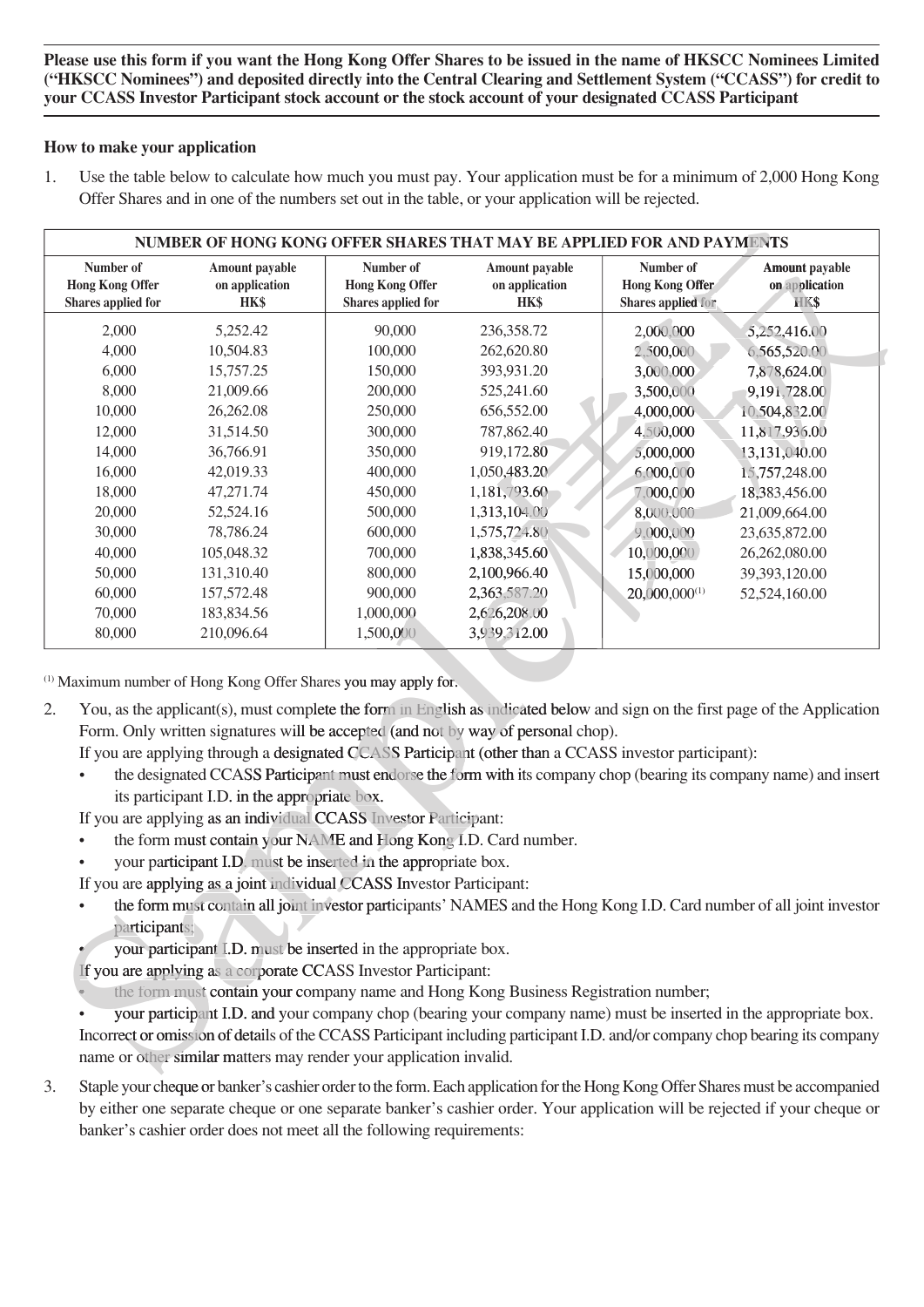**Please use this form if you want the Hong Kong Offer Shares to be issued in the name of HKSCC Nominees Limited ("HKSCC Nominees") and deposited directly into the Central Clearing and Settlement System ("CCASS") for credit to your CCASS Investor Participant stock account or the stock account of your designated CCASS Participant**

| The cheque must: |                                                                                                                                                                                                                                                                                                                                                                                     |                            | <b>Banker's cashier order must:</b>                                                                                                                                                                                                                                                                                                                     |  |  |
|------------------|-------------------------------------------------------------------------------------------------------------------------------------------------------------------------------------------------------------------------------------------------------------------------------------------------------------------------------------------------------------------------------------|----------------------------|---------------------------------------------------------------------------------------------------------------------------------------------------------------------------------------------------------------------------------------------------------------------------------------------------------------------------------------------------------|--|--|
| $\bullet$        | be in Hong Kong dollars;<br>not be post-dated;<br>be made payable to "ICBC (Asia) Nominee Limited - Redco Properties Public Offer"<br>be crossed "Account Payee Only";                                                                                                                                                                                                              |                            |                                                                                                                                                                                                                                                                                                                                                         |  |  |
| $\bullet$        | be drawn on your Hong Kong dollar bank account in<br>Hong Kong; and<br>show your account name, which must either be<br>pre-printed on the cheque, or be endorsed on the back<br>by a person authorised by the bank. This account<br>name must correspond with your name. If it is a<br>joint application, the account name must be the same<br>as the first-named applicant's name. |                            | be issued by a licensed bank in Hong Kong, and have<br>your name certified on the back by a person authorised<br>by the bank. The name on the banker's cashier order<br>must correspond with your name. If it is a joint<br>application, the name on the back of the banker's<br>cashier order must be the same as the first-named<br>applicant's name. |  |  |
| 4.               | Tear off the Application Form, fold it once and lodge your completed Application Form (with cheque or banker's cashier<br>order attached) to one of the collection boxes at any of the following branches of:                                                                                                                                                                       |                            |                                                                                                                                                                                                                                                                                                                                                         |  |  |
|                  | <b>Industrial and Commercial Bank of China (Asia) Limited</b>                                                                                                                                                                                                                                                                                                                       |                            |                                                                                                                                                                                                                                                                                                                                                         |  |  |
|                  | <b>District</b>                                                                                                                                                                                                                                                                                                                                                                     | <b>Branch Name</b>         | <b>Address</b>                                                                                                                                                                                                                                                                                                                                          |  |  |
|                  | <b>Hong Kong Island</b>                                                                                                                                                                                                                                                                                                                                                             | <b>Central Branch</b>      | 1/F, 9 Queen's Road Central                                                                                                                                                                                                                                                                                                                             |  |  |
|                  |                                                                                                                                                                                                                                                                                                                                                                                     | <b>Causeway Bay Branch</b> | Shop A, G/F, Jardine Center, 50 Jardine's Bazaar,<br><b>Causeway Bay</b>                                                                                                                                                                                                                                                                                |  |  |
|                  |                                                                                                                                                                                                                                                                                                                                                                                     | <b>North Point Branch</b>  | G/F, 436-438 King's Road, North Point, Hong Kong                                                                                                                                                                                                                                                                                                        |  |  |
|                  |                                                                                                                                                                                                                                                                                                                                                                                     | ---                        |                                                                                                                                                                                                                                                                                                                                                         |  |  |

| <b>Industrial and Commercial Bank of China (Asia) Limited</b> |                                                                                                                                                                                                                      |                                                                          |  |
|---------------------------------------------------------------|----------------------------------------------------------------------------------------------------------------------------------------------------------------------------------------------------------------------|--------------------------------------------------------------------------|--|
| <b>District</b>                                               | <b>Branch Name</b>                                                                                                                                                                                                   | <b>Address</b>                                                           |  |
| <b>Hong Kong Island</b>                                       | <b>Central Branch</b>                                                                                                                                                                                                | 1/F, 9 Queen's Road Central                                              |  |
|                                                               | <b>Causeway Bay Branch</b>                                                                                                                                                                                           | Shop A, G/F, Jardine Center, 50 Jardine's Bazaar,<br><b>Causeway Bay</b> |  |
|                                                               | North Point Branch                                                                                                                                                                                                   | G/F, 436-438 King's Road, North Point, Hong Kong                         |  |
| <b>Kowloon</b>                                                | Hung Hom Branch                                                                                                                                                                                                      | Shop 2A, G/F, Hung Hom Shopping Mall,<br>2-34E Tak Man Street, Hung Hom  |  |
|                                                               | <b>Kwun Tong Branch</b>                                                                                                                                                                                              | Shop 5 & 6, 1/F, Crocodile Center, 79 Hoi Yuen Road,<br><b>Kwun Tong</b> |  |
|                                                               | Yaumatei Branch                                                                                                                                                                                                      | 542 Nathan Road, Yaumatei                                                |  |
|                                                               | <b>Mongkok Branch</b>                                                                                                                                                                                                | G/F., Belgian Bank Building, 721-725 Nathan Road,<br><b>Mongkok</b>      |  |
|                                                               | Mei Foo Branch                                                                                                                                                                                                       | Shop N95A, 1/F, Mount Sterling Mall,<br>Mei Foo Sun Chuen                |  |
| <b>New Territories</b>                                        | Tai Po Branch                                                                                                                                                                                                        | Shop F, G/F, Mee Fat Building,<br>No. 34-38 Tai Wing Lane, Tai Po        |  |
|                                                               | <b>Kwai Fong Branch</b>                                                                                                                                                                                              | C63A-C66, 2/F, Kwai Chung Plaza, Kwai Fong                               |  |
|                                                               | Your Application Form can be lodged at these times:                                                                                                                                                                  |                                                                          |  |
|                                                               | Tuesday, 21 January 2014 - 9:00 a.m. to 5:00 p.m.<br>Wednesday, 22 January 2014 - 9:00 a.m. to 5:00 p.m.<br>Thursday, 23 January 2014 - 9:00 a.m. to 5:00 p.m.<br>Friday, 24 January 2014 - 9:00 a.m. to 12:00 noon. |                                                                          |  |

6. The latest time for lodging your application is 12:00 noon on Friday, 24 January 2014. The application lists will be open between 11:45 a.m. to 12:00 noon on that day, subject only to the weather conditions, as described in "Effect of Bad Weather on the Opening of the Application Lists" in the "How to Apply for Hong Kong Offer Shares" section of the Prospectus.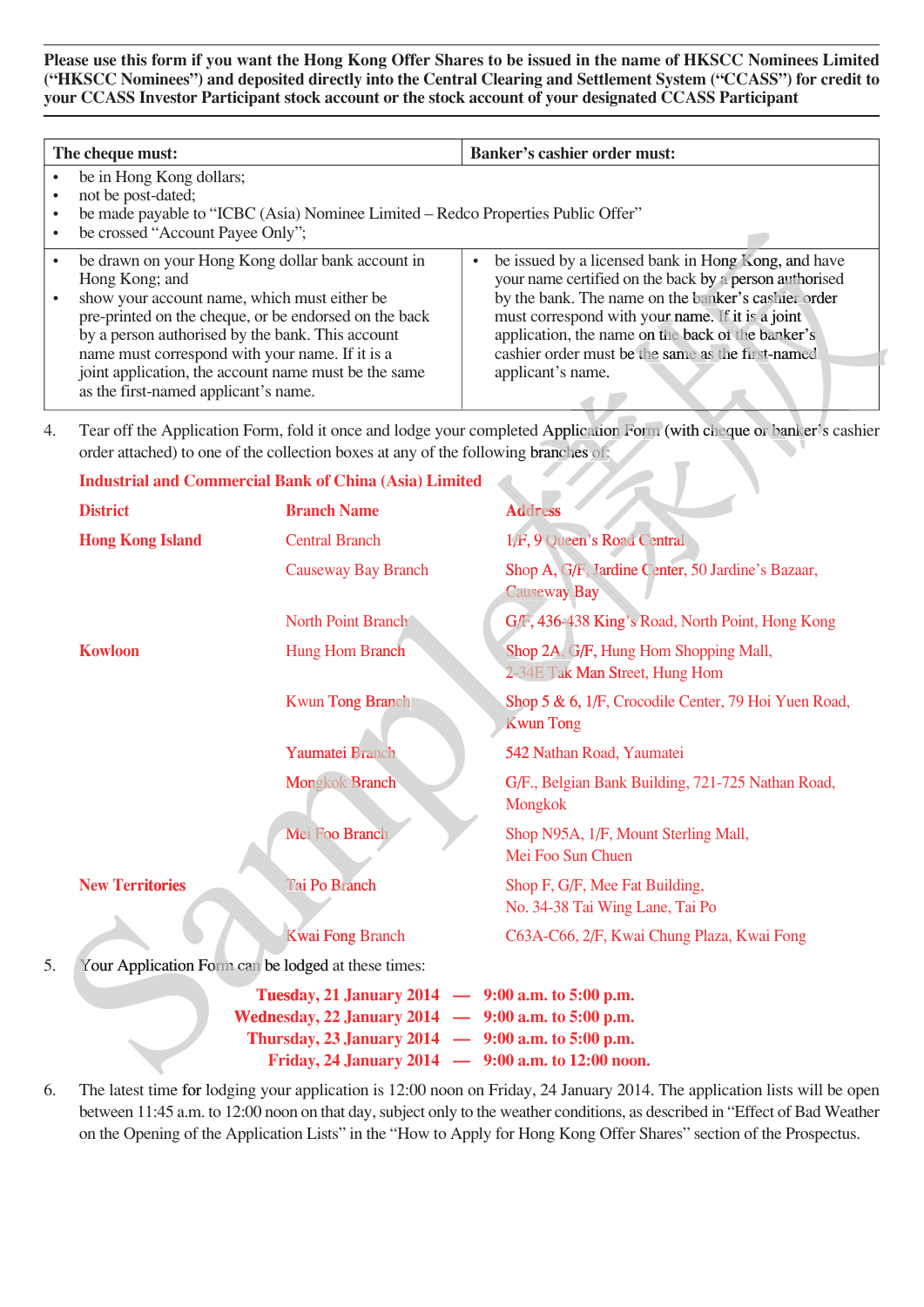### **申請手續**

1. 使用下表計算 閣下應付的款項。 閣下申請認購的股數須至少為2,000股香港發售股份,並為 下表所列的其中一個數目,否則恕不受理。

| 申請認購                                                                                                                                      | 申請時                           | 申請認購的              | 申請時                          | 申請認購的                    | 申請時                            |
|-------------------------------------------------------------------------------------------------------------------------------------------|-------------------------------|--------------------|------------------------------|--------------------------|--------------------------------|
| 香港發售股份                                                                                                                                    | 應繳款項                          | 香港發售股份             | 應繳款項                         | 香港發售股份                   | 應繳款項                           |
| 數目                                                                                                                                        | 港元                            | 數目                 | 港元                           | 數目                       | 港元                             |
| 2,000                                                                                                                                     | 5,252.42                      | 90,000             | 236,358.72                   | 2,000,000                | 5,252,416.00                   |
| 4,000                                                                                                                                     | 10,504.83                     | 100,000            | 262,620.80                   | 2,500,000                | 6,565,520.00                   |
| 6,000                                                                                                                                     | 15,757.25                     | 150,000            | 393,931.20                   | 3,000,000                | 7,878,624.00                   |
| 8,000                                                                                                                                     | 21,009.66                     | 200,000            | 525,241.60                   | 3,500,000                | 9,191,728.00                   |
| 10,000                                                                                                                                    | 26,262.08                     | 250,000            | 656,552.00                   | 4,000,000                | 10,504,832.00                  |
| 12,000                                                                                                                                    | 31,514.50                     | 300,000            | 787,862.40                   | 4,500,000                | 11,817,936.00                  |
| 14,000                                                                                                                                    | 36,766.91                     | 350,000            | 919,172.80                   | 5,000,000                | 13,131,040.00                  |
| 16,000                                                                                                                                    | 42,019.33                     | 400,000            | 1,050,483.20                 | 6,000,000                | 15,757,248.00                  |
| 18,000                                                                                                                                    | 47,271.74                     | 450,000            | 1,181,793.60                 | 7,000,000                | 18,383,456.00                  |
| 20,000                                                                                                                                    | 52,524.16                     | 500,000            | 1,313,104.00                 | 8,000,000                | 21,009,664.00                  |
| 30,000                                                                                                                                    | 78,786.24                     | 600,000            | 1,575,724.80                 | 9,000,000                | 23,635,872.00                  |
| 40,000<br>50,000                                                                                                                          | 105,048.32<br>131,310.40      | 700,000<br>800,000 | 1,838,345.60<br>2,100,966.40 | 10,000,000<br>15,000,000 | 26,262,080.00<br>39,393,120.00 |
| 60,000                                                                                                                                    | 157,572.48                    | 900,000            | 2,363,587.20                 | $20,000,000^{(1)}$       | 52,524,160.00                  |
| 70,000                                                                                                                                    | 183,834.56                    | 1,000,000          | 2,626,208.00                 |                          |                                |
| 80,000                                                                                                                                    | 210,096.64                    | 1,500,000          | 3,939,312.00                 |                          |                                |
| (1) 閣下可申請認購的香港發售股份最高數目。<br>閣下作為申請人,必須按照下列指示以英文填妥表格,並於申請表格首頁簽署,只接納親筆簽<br>2.<br>名(不得以個人印章代替)。<br>閣下透過中央結算系統投資者戶口持有人以外的指定中央結算系統參與者提出申請:<br>如 |                               |                    |                              |                          |                                |
| 該指定中央結算系統參與者必須於申請表格蓋上公司印章(須有公司名稱),並在適當欄目<br>$\bullet$                                                                                     |                               |                    |                              |                          |                                |
| 填上參與者編號。                                                                                                                                  |                               |                    |                              |                          |                                |
| 閣下以個人中央結算系統投資者戶口持有人名義提出申請:<br>如                                                                                                           |                               |                    |                              |                          |                                |
| 閣下的姓名和香港身份證號碼。<br>表格須載有<br>$\bullet$                                                                                                      |                               |                    |                              |                          |                                |
| 須在適當方格內填寫 閣下的參與者編號。                                                                                                                       |                               |                    |                              |                          |                                |
| 如                                                                                                                                         | 閣下以聯名個人中央結算系統投資者戶口持有人名義提出申請:  |                    |                              |                          |                                |
| $\bullet$                                                                                                                                 | 表格須載有所有聯名投資者戶口持有人的姓名和香港身份證號碼; |                    |                              |                          |                                |
|                                                                                                                                           | 須在適當方格內填寫 閣下的參與者編號。           |                    |                              |                          |                                |
| 如                                                                                                                                         |                               |                    |                              |                          |                                |
| 閣下以公司中央結算系統投資者戶口持有人名義提出申請:<br>- 閣下的公司名稱和香港商業登記號碼;                                                                                         |                               |                    |                              |                          |                                |
| 表格須載有                                                                                                                                     |                               |                    |                              |                          |                                |

- 2. 閣下作為申請人,必須按照下列指示以英文填妥表格,並於申請表格首頁簽署,只接納親筆簽 名(不得以個人印章代替)。 名(不得以個人印章代替)。<br>如 閣下透過中央結<mark>算系統</mark>投資者戶口持有人以外的指定中央結算系統參與者提出申請:
	-
	- 該指定中央結算系統參與者必須於申請表格蓋上公司印章(須有公司名稱),並在適當欄目 填上參與者編號。
	- 填上參與者編號。<br>如 閣下以個人中央結算系統投資者戶口持有人名義提出申請:
	- 表格須載有 閣下的姓名和香港身份證號碼。
	- 須在適當方格內填寫 閣下的參與者編號。
	- 如 閣下以聯名個人中央結算系統投資者戶口持有人名義提出申請:
	- 表格須載有所有聯名投資者戶口持有人的姓名和香港身份證號碼;
	- 須在適當方格內填寫 閣下的參與者編號。
	- 如 閣下以公司中央結算系統投資者戶口持有人名義提出申請:
	- 表格須載有 閣下的公司名稱和香港商業登記號碼;
	- 須在適當方格內填寫 閣下的參與者編號並蓋上公司印鑑(附有公司名稱)。

中央結算系統參與者的資料(包括參與者編號及╱或顯示公司名稱之公司印鑑)或其他類似事項 如有不確或遺漏,均可能導致申請無效。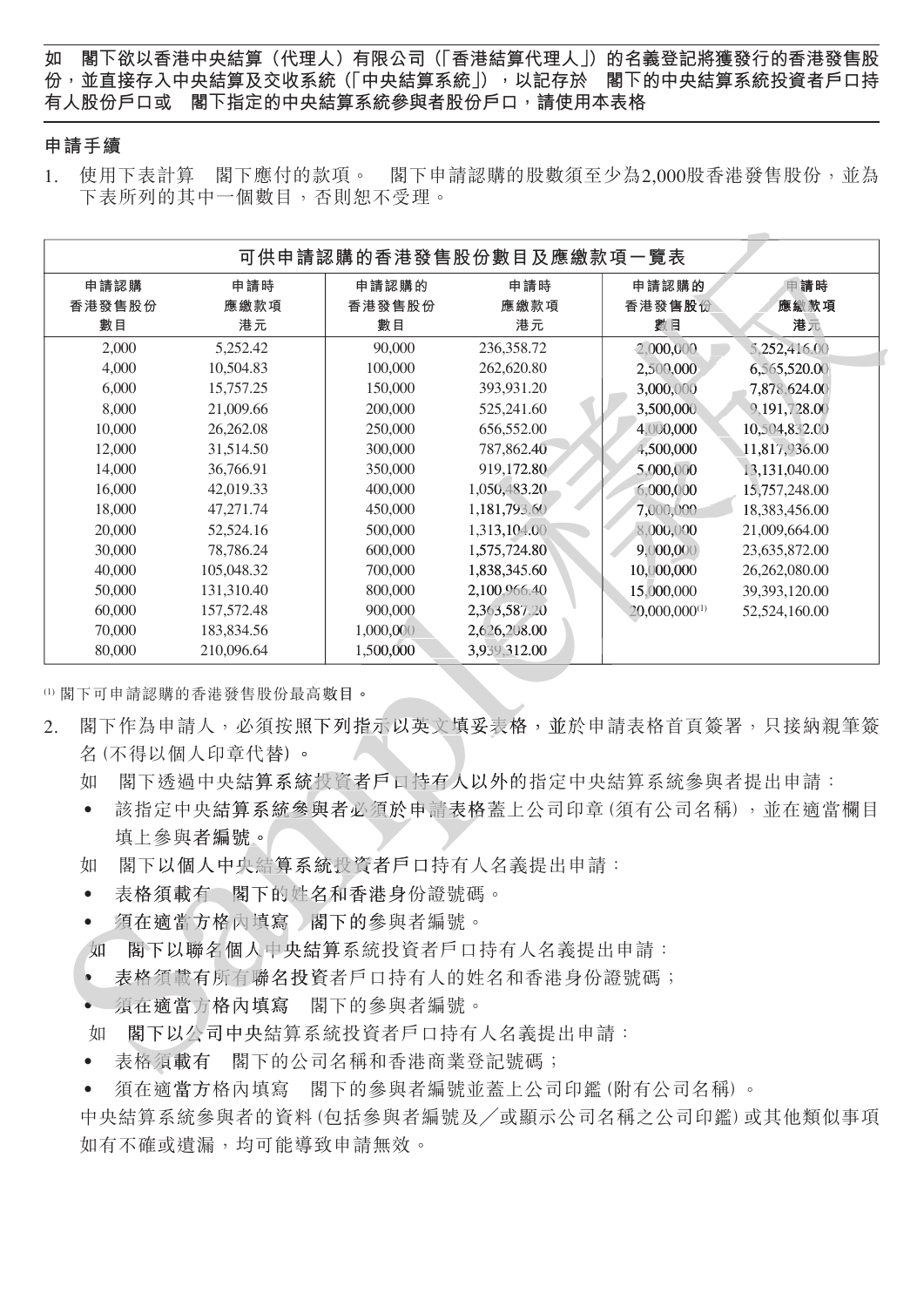3. 閣下須將支票或銀行本票釘於表格上。每份香港發售股份申請須附一張獨立開出支票或一張獨 立開出銀行本票。支票或銀行本票必須符合以下所有規定,否則有關的認購申請不獲接納:

|    | 支票必須:                             |                                                                                                                                    | 銀行本票必須:                                                                                                                         |
|----|-----------------------------------|------------------------------------------------------------------------------------------------------------------------------------|---------------------------------------------------------------------------------------------------------------------------------|
|    | 為港元;<br>不得為期票;<br>劃線註明「只准入抬頭人賬戶」; | 註明抬頭人為「工銀亞洲代理人有限公司-力高地產公開發售」;                                                                                                      |                                                                                                                                 |
|    | 從                                 | 閣下在香港的港元銀行賬戶中開出;及<br>顯示 閣下的賬戶名稱,而該賬戶名稱必須<br>已預印在支票上,或由有關銀行授權的人士<br>在支票背書。賬戶名稱必須與 閣下姓名/<br>名稱相同。如屬聯名申請,該賬戶名稱必須<br>與排名首位申請人的姓名/名稱相同。 | • 須由香港持牌銀行開出、並由有關銀行授權<br>的人士在銀行本票背面簽署核證 閣下姓名/<br>名稱。銀行本票所示姓名/名稱必須與<br>閣下姓名/名稱相同。如屬聯名申請,銀行<br>本票背面所示姓名/名稱必須與排名首位申<br>請人的姓名/名稱相同。 |
| 4. | 分行特設的收集箱:                         |                                                                                                                                    | 請撕下申請表格,對摺一次,然後將填妥的申請表格(連同支票或銀行本票)投入下列任何一家                                                                                      |
|    | 中國工商銀行(亞洲)有限公司                    |                                                                                                                                    |                                                                                                                                 |
|    | 地區                                | 分行名稱                                                                                                                               | 地址                                                                                                                              |
|    | 禾洪                                | 击把丛仁                                                                                                                               |                                                                                                                                 |

| 地區                     | 分行名稱  | 地址                    |
|------------------------|-------|-----------------------|
| 香港                     | 中環分行  | 皇后大道中9號1字樓            |
|                        | 銅鑼灣分行 | 銅鑼灣渣甸街50號渣甸中心A舖       |
|                        | 北角分行  | 北角英皇道436-438號地下       |
| 九龍                     | 紅磡分行  | 紅磡德民街2-34E號紅磡商場地下2A舖  |
|                        | 觀塘分行  | 觀塘開源道79號鱷魚恤中心一樓5號和6號舖 |
|                        | 油麻地分行 | 油麻地彌敦道542號            |
|                        | 旺角分行  | 旺角彌敦道721-725號華比銀行大廈地下 |
|                        | 美孚分行  | 美孚新村萬事達廣場一樓N95A舖      |
| 新界                     | 大埔分   | 大埔大榮里34至38號美發大廈地下F舖   |
|                        | 葵芳    | 葵芳葵涌廣場二字樓C63A-C66號舖   |
| <b>MALES 1997 1998</b> |       |                       |

5. 閣下可於下列時間遞交申請表格:

| 二零一四年一月二十一日(星期二) - 上午九時正至下午五時正  |  |
|---------------------------------|--|
| 二零一四年一月二十二日(星期三) - 上午九時正至下午五時正  |  |
| ○《零一四年一月二十三日(星期四) ─ 上午九時正至下午五時正 |  |
| 二零一四年一月二十四日(星期五) - 上午九時正至中午十二時正 |  |

6. 截止遞交申請的時間為二零一四年一月二十四日(星期五)中午十二時正。本公司將於當日上午 十一時四十五分至中午十二時正期間登記認購申請,唯一會影響此時間的變化因素為當日的天 氣情況(詳見招股章程「如何申請香港發售股份」一節「惡劣天氣對辦理申請登記的影響」)。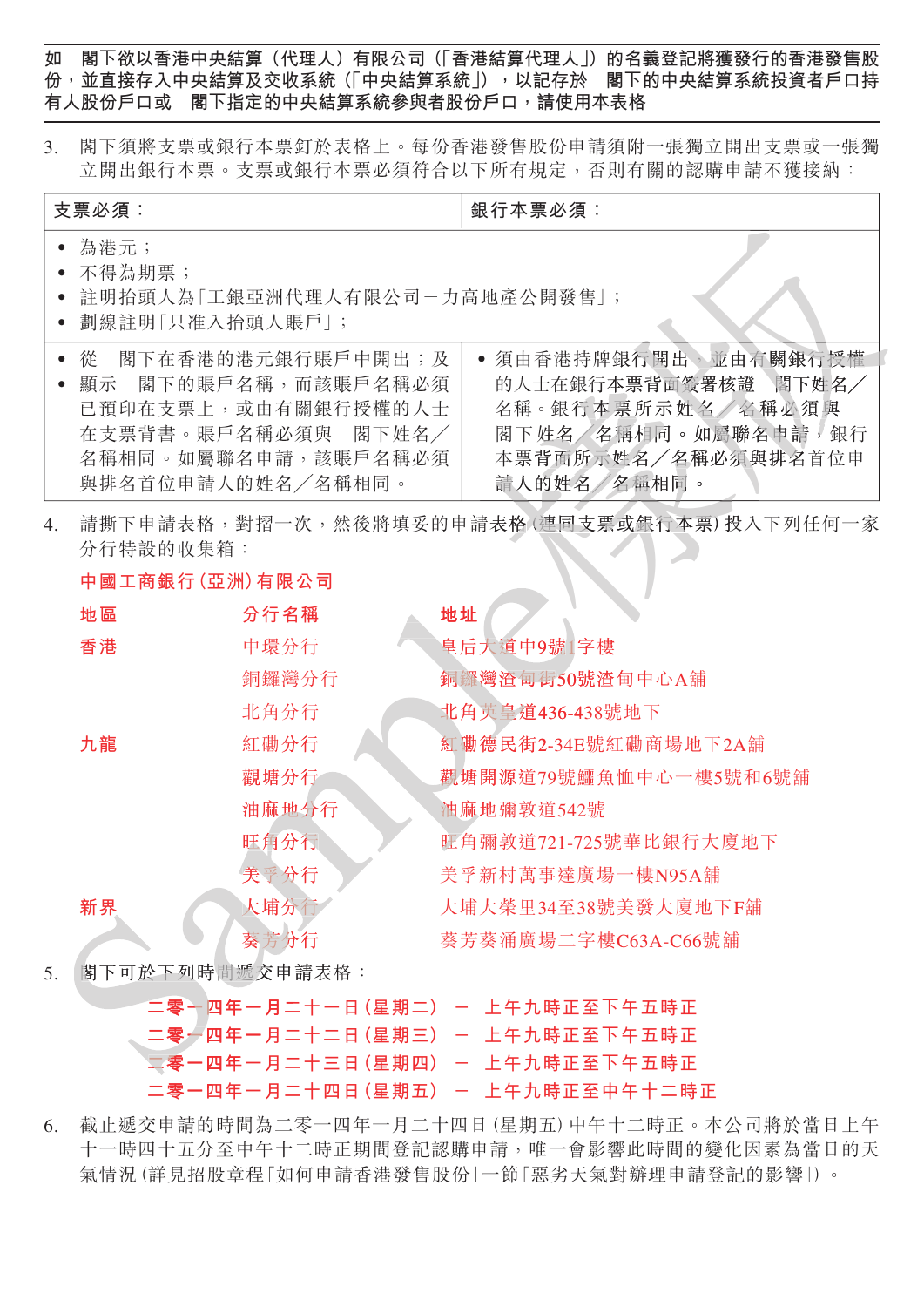**Please use this form if you want the Hong Kong Offer Shares to be issued in the name of HKSCC Nominees Limited ("HKSCC Nominees") and deposited directly into the Central Clearing and Settlement System ("CCASS") for credit to your CCASS Investor Participant stock account or the stock account of your designated CCASS Participant**



## **GLOBAL OFFERING**

**Conditions of your application**

#### **A. Who can apply**

- 1. You and any person(s) for whose benefit you are applying must be 18 years of age or older and must have a Hong Kong address.
- 2. If you are a firm, the application must be in the individual members' names.
- 3. The number of joint applicants may not exceed 4.
- 4. If you are a body corporate, the application must be signed by a duly authorised officer, who must state his representative capacity, and stamped with your corporation's chop.
- 5. You must be outside the United States, not be a United States Person (as defined in Regulation S under the U.S. Securities Act) and not be a legal or natural person of the PRC.
- 6. Unless permitted by the Listing Rules, you cannot apply for any Hong Kong Offer Shares if you are:
	- an existing beneficial owner of shares in the Company and/or any of its subsidiaries;
	- an Eligible Director;
	- a connected person of the Company or will become a connected person of the Company immediately upon connected person of the Company immediately upon completion of the Global Offering;
	- completion of the Global Offering;<br>• an associate of any of the above; or
	- have been allocated or have applied for or indicated an interest in any Offer Shares under the International Placing.

### **B.** If you are a nominee

You, as a nominee, may make more than one application for the Hong Kong Offer Shares by using a WHITE or YELLOW Application Form, and lodge more than one application in your own name on behalf of different beneficial owners.

**C.** Effect of completing and submitting this Application Form By completing and submitting this Application Form, you (and if you are joint applicants, each of you jointly and severally) for yourself or as an agent or a nominee on behalf of each person for whom you act:

- undertake to execute all relevant documents and instruct and authorise the Company and/or the Joint Global Coordinators (or their respective agents or nominees), as agents of the Company, to execute any documents for you and to do on your behalf all things necessary to register any Hong Kong Offer Shares allocated to you in the name of HKSCC Nominees as required by the Articles of Association; Act) and of the sagge of natural person of the PKL and the near the same of the company<br>
any Hong Kong Offer Shares if you are:<br>
any Hong Kong Offer Shares if you are:<br>
any Hong Kong Offer Shares in you are:<br>
and/or any of
- agree to comply with the Companies Ordinance and the Articles of Association;
- confirm that you have read the terms and conditions and application procedures set out in the Prospectus and in this Application Form and agree to be bound by them;
- confirm that you have received and read the Prospectus and have only relied on the information and representations contained in the Prospectus in making your application and will not rely on any other information or representations except those

in any supplement to the Prospectus;

- confirm that you are aware of the restrictions on the Global Offering in the prospectus;
- agree that none of the Company, the Joint Global Coordinators, the Sole Sponsor, the Joint Bookrunners, the Joint Lead Managers, the Underwriters, their respective directors, officers, employees, partners, agents, advisers and any other parties involved in the Global Offering is or will be liable for any information and S GROUP LIMITED<br>  $\blacksquare$   $\bar{A}$   $\bar{B}$   $\bar{C}$   $\bar{C}$   $\bar{D}$ <br>  $\bar{C}$   $\bar{C}$   $\bar{D}$   $\bar{C}$   $\bar{C}$   $\bar{D}$   $\bar{C}$   $\bar{C}$   $\bar{D}$   $\bar{C}$   $\bar{C}$   $\bar{C}$   $\bar{D}$   $\bar{C}$   $\bar{C}$   $\bar{C}$   $\bar{C}$   $\bar{C}$   $\bar{C}$   $\bar{$
- representations not in the Prospectus (and any supplement to it);  $\bullet$  undertake and confirm that you or the person(s) for whose benefit you have made the application have not applied for or taken up, or indicated an interest for, and will not apply for or take up, or indicate an interest for, any Offer Shares under the International Placing nor participated in the International Placing;
- agree to disclose to the Company, our Hong Kong Share Registrar, receiving banks, the Joint Global Coordinators, the Sole Sponsor, the Joint Bookrunners, the Joint Lead Managers, the Underwriters and/or their respective advisers and agents Underw any personal data which they may require about you and the person(s) for whose benefit you have made the application;
- if the laws of any place outside Hong Kong apply to your application, agree and warrant that you have complied with all such laws and none of the Company, the Joint Global Coordinators, the Sole Sponsor, the Joint Bookrunners, the Joint Coor Lead Managers and the Underwriters nor any of their respective Le officers or advisers will breach any law outside Hong Kong as a result of the acceptance of your offer to purchase, or any action arising from your rights and obligations under the terms and conditions contained in the Prospectus and this Application Form; agree that once your application has been accepted, you may not rescind it because of an innocent misrepresentation;
	- agree that your application will be governed by the laws of Hong Kong;
- represent, warrant and undertake that (i) you understand that the Hong Kong Offer Shares have not been and will not be registered under the U.S. Securities Act; and (ii) you and any person for whose benefit you are applying for the Hong Kong Offer Shares are outside the United States (as defined in Regulation S) or are a person described in paragraph (h)(3) of Rule 902 of Regulation S;
- warrant that the information you have provided is true and accurate;
- agree to accept the Hong Kong Offer Shares applied for, or any lesser number allocated to you under the application;
- authorise the Company to place the name of the HKSCC Nominees on the Company's register of members as the holder(s) of any Hong Kong Offer Shares allocated to you, and the Company and/or its agents to deposit any share certificate(s) into CCASS and/or to send any refund cheque(s) to you or the first-named applicant for joint application by ordinary post at your own risk to the address stated on the application, unless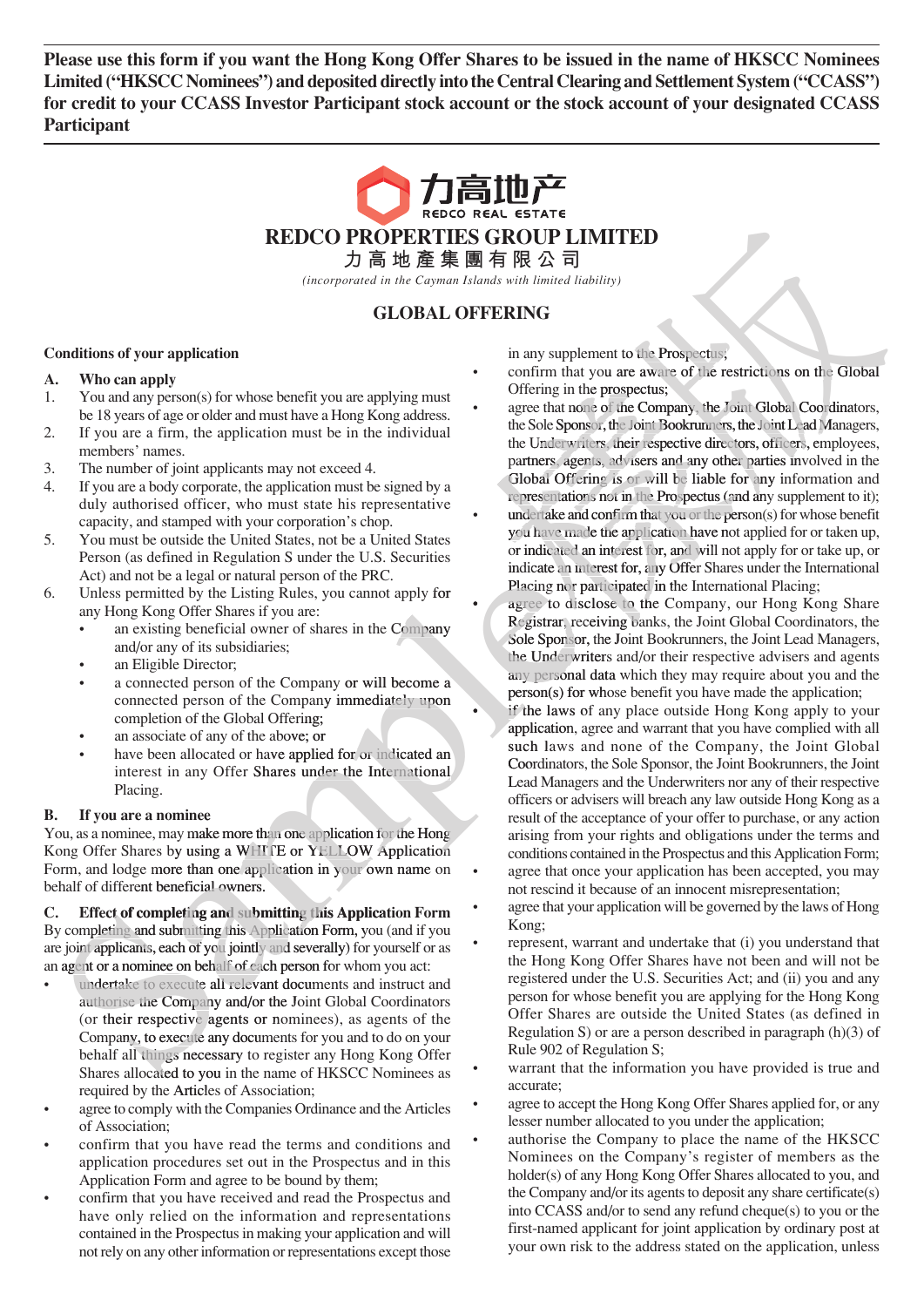**Please use this form if you want the Hong Kong Offer Shares to be issued in the name of HKSCC Nominees Limited ("HKSCC Nominees") and deposited directly into the Central Clearing and Settlement System ("CCASS") for credit to your CCASS Investor Participant stock account or the stock account of your designated CCASS Participant**

you have chosen to collect refund cheque(s) in person;

- agree that the Shares to be allotted shall be issued in the name of HKSCC Nominees and deposited directly into CCASS for credit to your investor participant stock account or the stock account of your designated CCASS participant;
- agree that each of HKSCC and HKSCC Nominees reserves the right (1) not to accept any or part of such allotted Shares issued in the name of HKSCC Nominees or not to accept such allotted Shares for deposit into CCASS; (2) to cause such allotted Shares to be withdrawn from CCASS and issued in your name at your own risk and costs; and (3) to cause such allotted Shares to be issued in your name (or, if you are a joint applicant, to the firstnamed applicant) and in such a case, to post the certificates for such allotted Shares at your own risk to the address on your application form by ordinary post or to make available the same for your collection;
- agree that each of HKSCC and HKSCC Nominees may adjust the number of allotted shares issued in the name of HKSCC Nominees;
- agree that neither HKSCC nor HKSCC Nominees shall have any liability for the information and representations not so contained in the Prospectus and this application form;
- agree that neither HKSCC nor HKSCC Nominees shall be liable to you in any way;
- declare and represent that this is the only application made and the only application intended by me/us to be made to benefit me/us or the person for whose benefit I am/we are applying;
- understand that the Company and the Joint Global Coordinators will rely on your declarations and representations in deciding whether or not to make any allotment of any of the Hong Kong Offer Shares to you and that you may be prosecuted for making a false declaration; I am/we are applying;<br>bint Global Coordinator<br>resentations in decidin<br>of any of the Hong Kon<br>e prosecuted for makin
- (if the application is made for your own benefit) warrant that no other application has been or will be made for your benefit on a WHITE or YELLOW Application Form through the White WHITE or YELLOW Application Form through the White<br>Form eIPO Service Provider by you or by any one as your agent or by any other person; and
- (if you are making the application as an agent for the benefit of or by any other person; and<br>(if you are making the application as an agent for the benefit of<br>another person) warrant that (i) no other application has been or will be made by you as agent for or for the benefit of that person or by that person or by any other person as agent for that person on a WHITE or YELLOW Application Form; and (ii) you have due authority to sign the Application Form on behalf of that other person as their agent. agen to you in any way:<br>
decline and represent that this is the only application made and<br>
decline and Nominess.<br>
the only application intended by me/us to be made to benefit<br>
me/us or the preson for whose benefit I ani/us are

### **D. Power of attorney . P**

If your application is made through an authorised attorney, the Company and the Joint Global Coordinators may accept or reject your application at their discretion, and on any conditions they think fit, including evidence of the attorney's authority.

#### **Determination of Offer Price and Allocation of Hong Kong Offer an Off Shares**

The Offer Price is expected to be fixed on or around Friday, 24 January 2014. Applicants are required to pay the maximum Offer Price of HK\$2.60 for each Hong Kong Offer Share together with 1% brokerage, 0.003% SFC transaction levy and 0.005% Hong Kong Stock Exchange trading fee. If the Offer Price is not agreed between the Company and the Joint Global Coordinators (on behalf of the Underwriters) on or before 5:00 p.m. on Tuesday, 28 January 2014, the Global Offering will not proceed.

Applications for Hong Kong Offer Shares will not be processed and no allotment of any Hong Kong Offer Shares will be made until the

application lists close.

The Company expects to announce the fixed offer price, the indication of the level of interest in the International Placing, the level of applications under the Hong Kong Public Offer and the basis of allocation of the Hong Kong Public Offer on Wednesday, 29 January 2014 in the South China Morning Post (in English) and the Hong Kong Economic Times (in Chinese), the website of the Hong Kong Stock Exchange at www.hkexnews.hk and the Company's website at www.redco.cn. Results of allocations in Hong Kong Public Offer, and the Hong Kong Identity Card/passport/Hong Kong business registration numbers of successful applicants (where applicable) will be available on the above websites. bilic Offer and the basis of allocation of the<br>m Wednesday, 29 January 2014 in the South<br>English) and the Hong Kong Economic Times<br>te of the Hong Kong Stock Exchange at<br>company's website at www.redco.cn. Results<br>mg Public

#### If your application for Hong Kong Offer Shares is successful (in **whole or in part) )**

If your application is wholly or partially successful, your Share certificate(s) (subject to their becoming valid certificates of title provided that the Hong Kong Public Offer has become unconditional and not having been terminated at 8:00 a.m. on Thursday, 30 January 2014) will be issued in the name of HKSCC Nominees and deposited directly into CCASS for credit to your CCASS Investor Participant stock account or the stock account of your designated CCASS Participant as instructed by you in your Application Form on Wednesday, 29 January 2014 or, in the event of a contingency, on any other date as shall be determined by HKSCC or HKSCC **Nominees** under the Hong Kong Public Offer and the basis of allocation of the<br>Hong Kong Public Offer on Wednesday, 29 January 2014 in the South<br>China Moming Post (in English) and the Hong Kong Economic Times<br>(in Chinese), the websit

- Nominees.<br>• If you are applying through a designated CCASS Participant (other than a CCASS Investor Participant): For Hong Kong Offer Shares credited to the stock account of your designated CCASS Participant (other than a CCASS Investor Participant), you can check the number of Hong Kong Offer Shares allotted to you with that CCASS Participant.
- If you are applying as a CCASS Investor Participant: The Company expects to publish the results of CCASS Investor Company Participants' applications together with the results of the Hong Particip Kong Public Offer in the South China Morning Post (in English) Kon and the Hong Kong Economic Times (in Chinese) on a Wednesday, 29 January 2014. You should check the announcement published by the Company and report any discrepancies to HKSCC before 5:00 p.m. on Wednesday, 29 January 2014 or such other date as shall be determined by HKSCC or HKSCC Nominees. Immediately after the credit of the Hong Kong Offer Shares to your stock account you can check your new account balance via the CCASS Phone System and CCASS Internet System (under the procedures contained in HKSCC's "An Operating Guide for Investor Participants" in effect from time to time). HKSCC will also make available to you an activity statement showing the number of Hong Kong Offer Shares credited to your stock account.

No receipt will be issued for application money paid. The Company will not issue temporary documents of title.

#### **Refund of your money**

If you do not receive any Hong Kong Offer Shares or if your application is accepted only in part, the Company will refund to you your application monies (including the related 1% brokerage, 0.003% SFC transaction levy and 0.005% Hong Kong Stock Exchange trading fee) without interest. If the offer price is less than the maximum Offer Price, the Company will refund to you the surplus application monies (including the related 1% brokerage, 0.003% SFC transaction levy and 0.005% Hong Kong Stock Exchange trading fee) without interest. The refund procedures are stated in the "Dispatch/Collection of Share Certificates and Refund Monies" in the "How to Apply for Hong Kong Offer Shares" section of the Prospectus.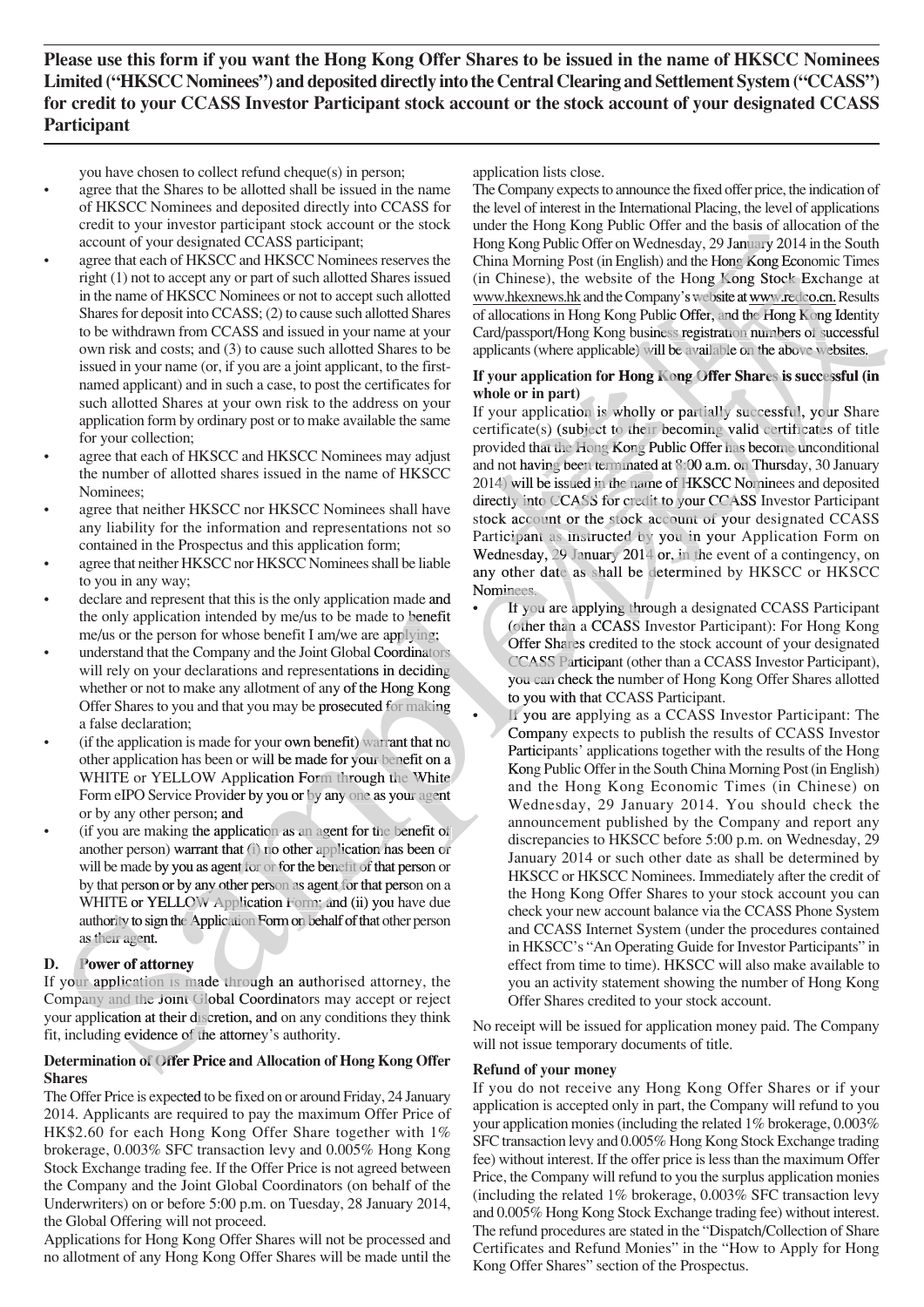

(於開曼群島註冊成立的有限公司)

### **全球發售**

#### **申請條件**

**甲**. **可提出申請的人士**

- 1. 閣下及 閣下為其利益提出申請的人士必須年滿18歲 並有香港地址。
- 2. 如 閣下為商號,申請必須以個別成員名義提出。
- 3. 聯名申請人不得超過四名。
- 4. 如 閣下為法人團體,申請須經獲正式授權人員簽 署,並註明其所屬代表身份及蓋上公司印鑑。
- 5. 閣下必須身處美國境外,並非美籍人士(定義見美國 證券法S規例),亦非中國法人或自然人。
- 6. 除非為上市規則所容許,否則,下列人士概不得申請 認購任何香港發售股份:
	- 本公司及/或其任何附屬公司股份的現有實益擁 有人;
	- ‧ 合資格董事;
	- 本公司關連人士或緊隨全球發售完成後成為本公 司關連人士的人士;
	- ‧ 上述任何人士的聯繫人;或
	- 已獲分配或已申請或表示有意申請國際配售的任 何發售股份的人士。

## **乙**. **如 閣下為代名人**

何發售股份的人士。<br>乙.如 閣下為代名人<br>閣下作為代名人可提交超過一份香港發售股份申請,方法 是使用<mark>白色或黃色</mark>申請表格以本身名義代表不同的實益擁<br>有人提交超過一<mark>份申請。</mark> 有人提交超過一份申請。

#### **丙**. **填寫及遞交本申請表格的效用 及遞交本申請表格的效用 申請表格的效用**

閣下填妥並遞交本申請表格,即表示 閣下(如屬聯名申 請人 / 即各人共同及個別) 代表 │閣下本身,或作為 閣 下代其行事的每位人士的代理或代名人: 代其行事的每位人士的代理或

- 承諾簽立所有相關文件,並指示及授權本公司及/或 作為本公司代理的聯席全球協調人(或彼等各自代理 或代名人),為按照組織章程細則的規定將 閣下獲 名人),為按照組織章 分配的任何香港發售股份以香港結算代理人的名義登 記而代表 閣下簽立任何文件及代 閣下進行一切必 需事宜; Sample請有實益擁售完成後成為本公;或表示有意申請國際配售的任 請國際配
- ‧ 同意遵守公司條例及組織章程細則;
- ‧ 確認 閣下已閱讀招股章程及本申請表格所載條款及 條件以及申請程序,並同意受其約束;
- 確認 閣下已接獲及閱讀招股章程, 目 閣下提出申 請時僅依賴招股章程所載資料及陳述而不會依賴任何 其他資料或陳述(招股章程任何補充文件所載者除 外) ;
- ‧ 確認 閣下知悉招股章程內有關全球發售的限制;
- 同意本公司、聯席全球協調人、獨家保薦人、聯席賬 同意本公司、聯席全球協調人、獨家保薦人、聯席賬<br>簿管理人、聯席牽頭經辦人、包銷商、其各自的董 事、高級職員、僱員、合夥人、代理、顧問及參與全 球發售的任何其他各方現時及日後均毋須對並非載於 招股章程(及其任何補充文件)的任何資料及陳述負 招股章程(及其任何補充文件)的任何資料 責; S GROUP LIMITED<br>團有限公司<br>後售 確認 閣下知悉招股章程內有關全球發售的東馬人會<br>市意本公司、聯席牽頭經濟人、化理、顧問及與國際主義的任何其他行为現時及日後均要求就可能要求。<br>事事有一個人,提供在何補充文件)的任何資料及陳述<br>打印書:新聞人員,他們有限公平的任何資料及陳述負責。<br>我股章程(及其任何補充文件)的任何資料及陳述負責;<br>人確認 閣下或 閣下為其利益提出申請或接触<br>有責; 人確認 閣下或 開下為其利益提出申請或接
- 承諾及確認 閣下或 閣下為其利益提出申請的人士 並無申請或接納或表示有意認購(亦不會申請或接納 或表示有意認購) 國際配售的任何發售股份,亦無參 與國際配售;
- ─ 與國際配售;<br>● 同意應本公司、香港證券登記處、收款銀行、聯席全 球協調人、獨家保薦人、聯席賬簿管理人、聯席牽頭 經辦人、包銷商及/或其各自的顧問及代理要求,向 彼等披露所要求提供有關 閣下及 閣下為其利益提 出申請的人士的個人資料; 出申請的人士的 出申請的
- 若香港境外任何地方的法例適用於 閣下的申請,則 同意及保證 閣下已遵守所有有關法例,且本公司、 同意及保證 聯席全球協調人、獨家保薦人、聯席賬簿管理人、聯 聯席全 席牽頭經辦人及包銷商及其各自的高級職員或顧問概 不會因接納 閣下的購買要約,或 閣下在招股章程 及本申請表格所載的條款及條件項下的權利及責任所 引致的任何行動,而違反香港境外的任何法例;
- ‧ 同意 閣下的申請一經接納,即不得因無意的失實陳 述而撤銷;
- ‧ 同意 閣下的申請受香港法例規管;
- 聲明、保證及承諾:(i) 閣下明白香港發售股份不曾 亦不會根據美國證券法登記;及(ii) 閣下及 閣下 為其利益申請香港發售股份的人士均身處美國境外 (定義見S規例),或屬S規例第902條第(h)(3)段所述 人士;
- 保證 閣下提供的資料真實及準確;
- ‧ 同意接納所申請數目或分配予 閣下惟數目較申請為 少的香港發售股份;
- 授權本公司將香港結算代理人的名稱列入本公司股東 名冊,作為 閣下獲分配的任何香港發售股份的持有 人,並授權本公司及╱或其代理將任何股票存入中央 結算系統及╱或以普通郵遞方式按申請所示地址向 閣下或聯名申請的排名首位申請人寄發任何退款支 票,郵誤風險由 閣下承擔,除非 閣下已選擇親身 領取退款支票;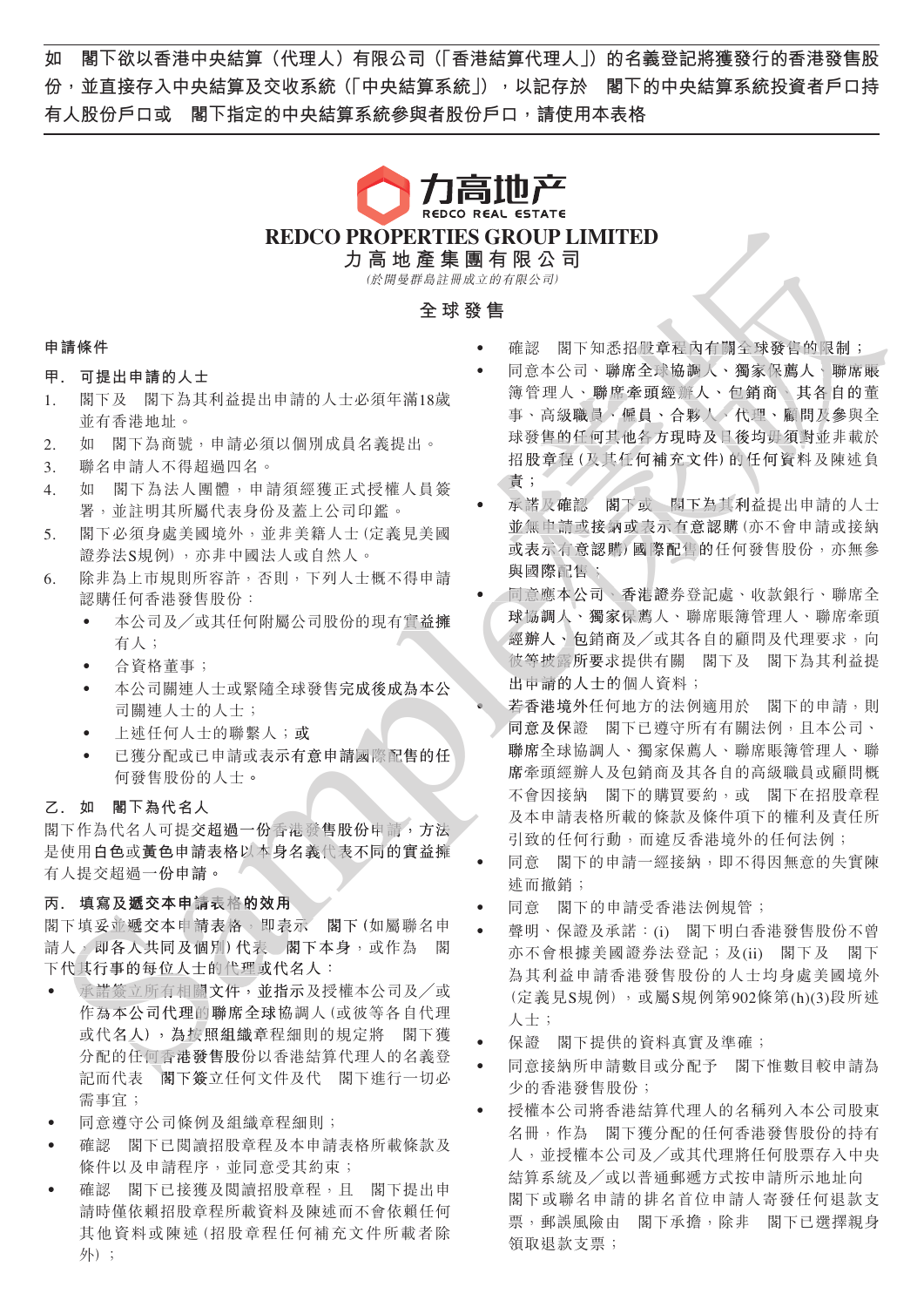- ‧ 同意獲配發的股份是以香港結算代理人的名義發行, 並直接存入中央結算系統,以記存於 閣下的投資者 戶口持有人股份戶口或 閣下的指定中央結算系統參 與者股份戶口;
- 同意香港結算人在算代理人各自保留權利(1)不 接納以香港結算代理人名義發行的該等獲配發的任何 或部分股份,或不接納該等獲配發的股份存入中央結 算系統;(2)安排該等獲配發的股份從中央結算系統 提取,並以 閣下名義發行,有關風險及費用概由 閣下自行承擔;及(3)安排該等獲配發的股份以 閣 下名義發行(或如屬聯名申請人,則以排名首位申請 人的名義發行),而在此情況下,會以普通郵遞方式 將該等獲配發股份的股票寄往 閣下在申請表格上所 示地址(郵誤風險概由 閣下自行承擔)或安排該等股 票予 閣下領取;
- 同意香港結算人理人均可調整獲配發以香 港結算代理人名義發行的股份數目;
- 同意香港結算及香港結算代理人對並非載於招股章程 及本申請表格的資料及陳述概不負責;
- 同意香港結算人理人概不以任何方式對 閣下負責;
- ‧ 聲明及陳述此乃本人╱吾等為本身或本人╱吾等為其 利益提出申請的人士的利益提出及擬提出的唯一申 請;
- ‧ 明白本公司及聯席全球協調人將依賴 閣下的聲明及 陳述以決定是否向 閣下配發任何香港發售股份, 閣下如作出虛假聲明,可能會被檢控;
- ‧ (如申請是為 閣下本身利益提出)保證 閣下或作 為 閣下代理的任何人士或任何其他人士不曾亦不會 人士或任何其他人士不曾亦不會 其他人士不曾亦不會為 閣下利益而以**白色或黃色**申請表格透過白表eIPO 服務供應商而提出其他申請;及
- (如 閣下作為代理為另一人士的利益提出申請)保證 (i) 閣下(作為代理或為該人士利益)或該人士或任何 其他作為該人士代理的人士不曾亦不會以**白色**或**黃色** 作為該人士代理的人士不曾亦不會以 代理的人士不曾亦不會 申請表格而提出其他申請;及(ii) 閣下獲正式授權 作為該人士的代理代為簽署申請表格。 作為該人士的代理代為簽署申 Sample對 ╱吾等為其提出的唯一申依賴 閣下的聲明及任何香港發售股份, 會被檢控;身利益提出)保證 閣下或作 保證 閣下 <sup>ま商而提出其他申請;及<br>下作為代理為另一人士的利益提出申請) 保證<br>(作為代理或為該人士利益) 或該人士或任何</sup>

#### **丁**. **授權書**

如 閣下透過投權人士提出申請,本公司及聯席全球協調 人可按其認為合適的條件(包括出示獲授權證明)酌情接納 其認為合適的條件(包括出示 或拒絕 閣下的申請。 閣下的申請。

#### **釐定發售價及分配香港發售股份 分配香港發**

預期發售價將於二零一四年一月二十四日 (星期五) 或前後 釐定。申請人須繳付每股香港發售股份最高發售價2.60港 元,另加1%經紀佣金、0.003%證監會交易徵費及0.005% 香港聯交所交易費。倘若本公司與聯席全球協調人(代表 包銷商)並無於二零一四年一月二十八日(星期二)下午五 時正或之前協定發售價,全球發售將不會進行。

截止登記認購申請前概不處理香港發售股份的申請或配發 任何香港發售股份。

本公司預期將於二零一四年一月二十九日(星期三)在南華 早報(以英文)、香港經濟日報(以中文)、香港聯交所網站 www.hkexnews.hk及本公司網站www.redco.cn公布所釐定 的發售價、國際配售踴躍程度、香港公開發售認購數目及 香港公開發售分配基準。香港公開發售的分配結果及獲接 開發售的分配結 納申請人的香港身份證號碼/護照號碼/香港商業登記號 碼(如適用)亦將於上述網站公布。

**如 閣下的香港發售股份申請獲接納(全部或部分) 股份申請獲接納(全部或部分)**

如 閣下的申請全部或部分獲接納, 閣下的股票(前提 如 閣下的申請全部或部分獲接納, 閣下的股票(前提<br>是到二零一四年一月三十日(星期四)<mark>上午八時正香港公</mark>開 發售成為無條件且並無被終止,股票成為有效的所有權證 明)將以香港結算代理人名義發出 , 並按 、閣下在申請表 格的指示於二零一四年一月二十九日(星期三)或在特別情 況下由香港結算或香港結算代理人指定的任何其他日期直 下由香港結算或香港結算代理人指定的任何 下由香港結算或香港結算代理人指定的 接存入中央結算系統,記入《閣下的中央結算系統投資者 尸口持有人股份戶口或一閣下指定的中央結算系統參與者 股份戶口。 股份 www.hkexnews.hk及本公司網站www.redco.cn公布所定<br>的發售價、國際配售時躍程度、香港公開發售設購及獲計<br>香港公開發售分配基準。香港公開發售的分配結果及獲記<br>新中請人的香港設計<br>4、增加 的,并且是期間上午大時,我們有限公開下,同一一個下的中,含量的,一個不可以為不會是我的。同一等一個一個下,有限是一個一個不一個大學,所以以不會一個一個的指示於上述無被終止、股票成為有的所在自身需要的,所以以有一個一個方向,所以的指示

股份戶口。<br>● 如 閣下透過中央結算系統投資者戶口持有人以外的指 定中央結算系統參與者提出申請:香港發售股份將存 入 閣下指定的中央結算系統參與者(非中央結算系統 入 閣下指 指定的中央 投資者戶口持有人)股份戶口, 閣下可向該中央結算 投資者戶口持 持有人系統參與者查詢閣下獲配發的香港發售股份數目。

● 如 閣下以中央結算系統投資者戶口持有人身份提出 申請:本公司預期將於二零一四年一月二十九日(星 申請:本公司 期三)在南華早報(以英文)及香港經濟日報(以中文) 期三)在南 刊登中央結算系統投資者戶口持有人的申請結果及香 刊登中 港公開發售的結果。 閣下應查閱本公司刊發的公 港公 告,如有任何資料不符,請於二零一四年一月二十九 日(星期三)或香港結算或香港結算代理人釐定的任何 其他日期下午五時正前知會香港結算。在香港發售股 份存入 閣下的股份戶口後, 閣下即可透過「結算 通」電話系統及中央結算系統互聯網系統(根據香港結 算當時生效的《投資者戶口操作簡介》所載程序)查 詢 閣下的新戶口結餘。香港結算亦將向 閣下提供 一份活動結單,列出存入 閣下股份戶口的香港發售 股份數目。

本公司不會就申請時繳付的款項發出收據,亦不會發出臨 時所有權文件。

#### **退回款項**

若 閣下未獲分配任何香港發售股份或申請僅部分獲接 納,本公司將不計利息退回 閣下的股款(包括相關的1% 經紀佣金、0.003%證監會交易徵費及0.005%香港聯交所 交易費)。如發售價低於最高發售價,本公司將不計利息 向 閣下退回多收股款(包括相關的1%經紀佣金、0.003% 證監會交易徵費及0.005%香港聯交所交易費)。

有關退款程序載於招股章程「如何申請香港發售股份」一節 「發送╱領取股票及退回股款」。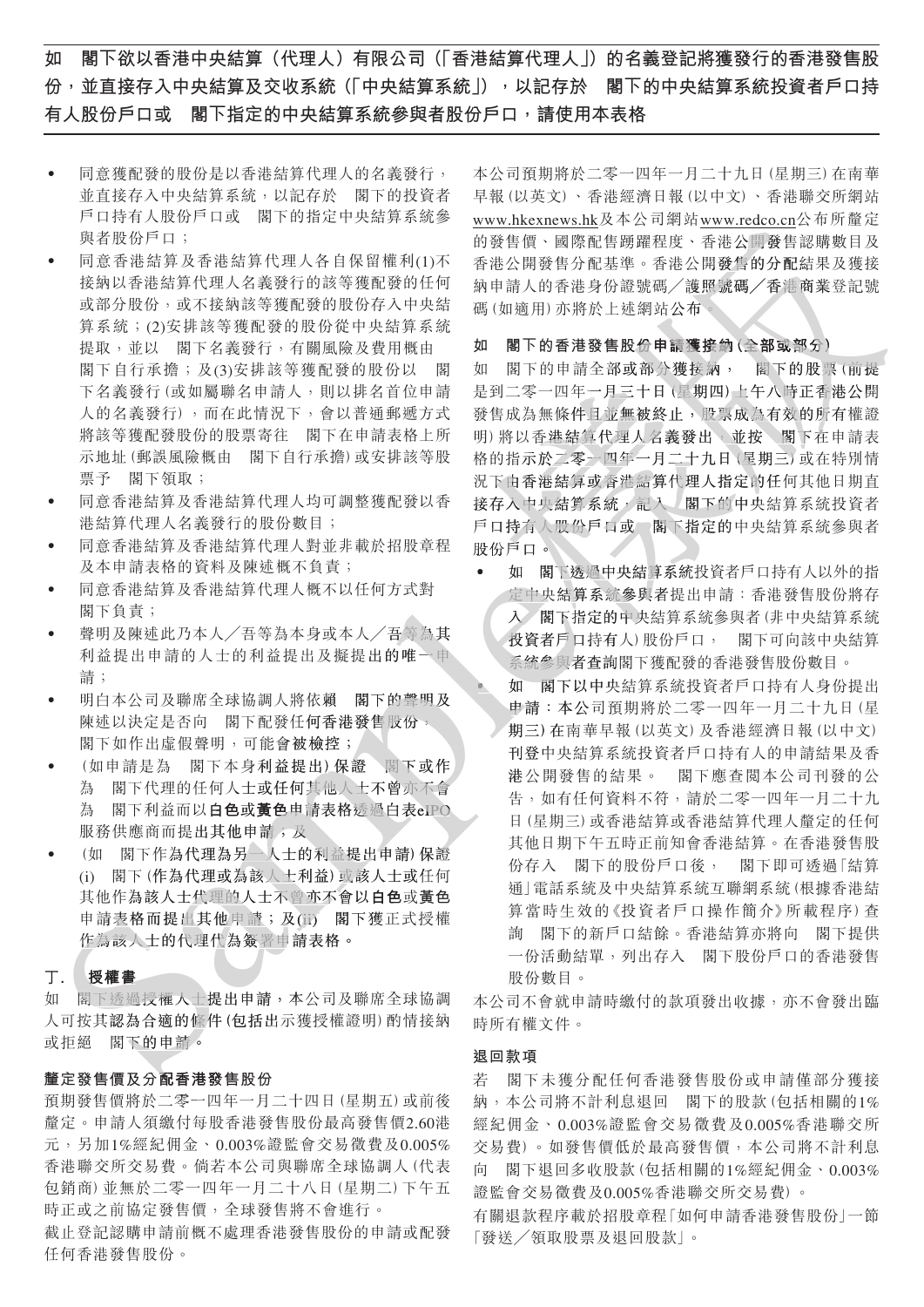**Please use this form if you want the Hong Kong Offer Shares to be issued in the name of HKSCC Nominees Limited ("HKSCC Nominees") and deposited directly into the Central Clearing and Settlement System ("CCASS") for credit to your CCASS Investor Participant stock account or the stock account of your designated CCASS Participant**

## **Personal Data**

# **Personal Information Collection Statement**

This Personal Information Collection Statement informs the applicant for, and holder of, Hong Kong Offer Shares, of the policies and practices of the Company and its Hong Kong Share Registrar in relation to personal data and the Personal Data (Privacy) Ordinance (Chapter 486 of the Laws of Hong Kong) (the "Ordinance").

## **1. Reasons for the collection of your personal data**

It is necessary for applicants and registered holders of securities to supply correct personal data to the Company or its agents and the Hong Kong Share Registrar when applying for securities or transferring securities into or out of their names or in procuring the services of the Hong Kong Share Registrar.

Failure to supply the requested data may result in your application for securities being rejected, or in delay or the inability of the Company or its Hong Kong Share Registrar to effect transfers or otherwise render their services. It may also prevent or delay registration or transfers of the Hong Kong Offer Shares which you have successfully applied for and/or the dispatch of share certificate(s) and/ or refund cheque(s) to which you are entitled.

It is important that securities holders inform the Company and the Hong Kong Share Registrar immediately of any inaccuracies in the personal data supplied.

## **2. Purposes**

The personal data of the securities holders may be used, held, processed, and/or stored (by whatever means) for the following purposes:

- processing your application and refund cheque, where applicable, verification of compliance with the terms and application procedures set out in this Application Form and the Prospectus and announcing results of allocation of the Hong Kong Offer Shares; Sample (Samplegistration or transfers of the Hong<br>
ong Offer Shares which you have successfully applied to the magnetic structures is important that scurities holders<br>
is important and/or the ding Kong Share certificate(s)
- compliance with applicable laws and regulations in Hong Kong and elsewhere;
- a Hong Kong and elsewhere;<br>
 registering new issues or transfers into or out of the names of securities' holders including, where applicable, HKSCC Nominees;
- maintaining or updating the register of securities' holders of the Company;
- verifying securities holders' identities;
- establishing benefit entitlements of securities' holders of the Company, such as dividends, rights issues and bonus issues, etc.;
- distributing communications from the Company and its subsidiaries;
- compiling statistical information and securities holders profiles;
- disclosing relevant information to facilitate claims on entitlements; and
- any other incidental or associated purposes relating to the above and/or to enable the Company and the

Hong Kong Share Registrar to discharge their obligations to securities' holders and/or regulators and/ or any other purposes to which the securities' holders may from time to time agree.

## **3. Transfer of personal data**

Personal data held by the Company and its Hong Kong Share Registrar relating to the securities holders will be kept confidential but the Company and its Hong Kong Share Registrar may, to the extent necessary for achieving any of the above purposes, disclose, obtain or transfer (whether Registrar may, to the extent necessary for achieving any of<br>the above purposes, disclose, obtain or transfer (whether<br>within or outside Hong Kong) the personal data to, from or with any of the following: may from time to time agree.<br>
3. Transfer of personal data<br>
Personal data<br>
Personal data held by the Company and its Hong Kong Share<br>
Registrar relating to the securities holders will be kept<br>
confidential but the Company

- the Company's appointed agents such as financial advisers, receiving bankers and overseas principal share registrar;
- where applicants for securities request a deposit into CCASS, HKSCC or HKSCC Nominees, who will use the personal data for the purposes of operating CCASS;
- any agents, contractors or third-party service providers who offer administrative, telecommunications, computer, payment or other services to the Company or the Hong Kong Share Registrar in connection with their respective business operation;
- the Hong Kong Stock Exchange, the SFC and any other statutory regulatory or governmental bodies or otherwise as required by laws, rules or regulations; and
- any persons or institutions with which the securities' holders have or propose to have dealings, such as their holde bankers, solicitors, accountants or stockbrokers etc. ba

#### **4. Retention of personal data 4.**

The Company and its Hong Kong Share Registrar will keep the personal data of the applicants and holders of securities for as long as necessary to fulfil the purposes for which the personal data were collected. Personal data which is no longer required will be destroyed or dealt with in accordance with the Ordinance.

## **5. Access to and correction of personal data**

Securities holders have the right to ascertain whether the Company or the Hong Kong Share Registrar hold their personal data, to obtain a copy of that data, and to correct any data that is inaccurate. The Company and the Hong Kong Share Registrar have the right to charge a reasonable fee for the processing of such requests.

All requests for access to data or correction of data should be addressed to us, at our registered address disclosed in the "Corporate Information" section of the Prospectus or as notified from time to time, for the attention of the company secretary, or our Hong Kong Share Registrar for the attention of the privacy compliance officer.

**By signing an Application Form, you agree to all of the above.**